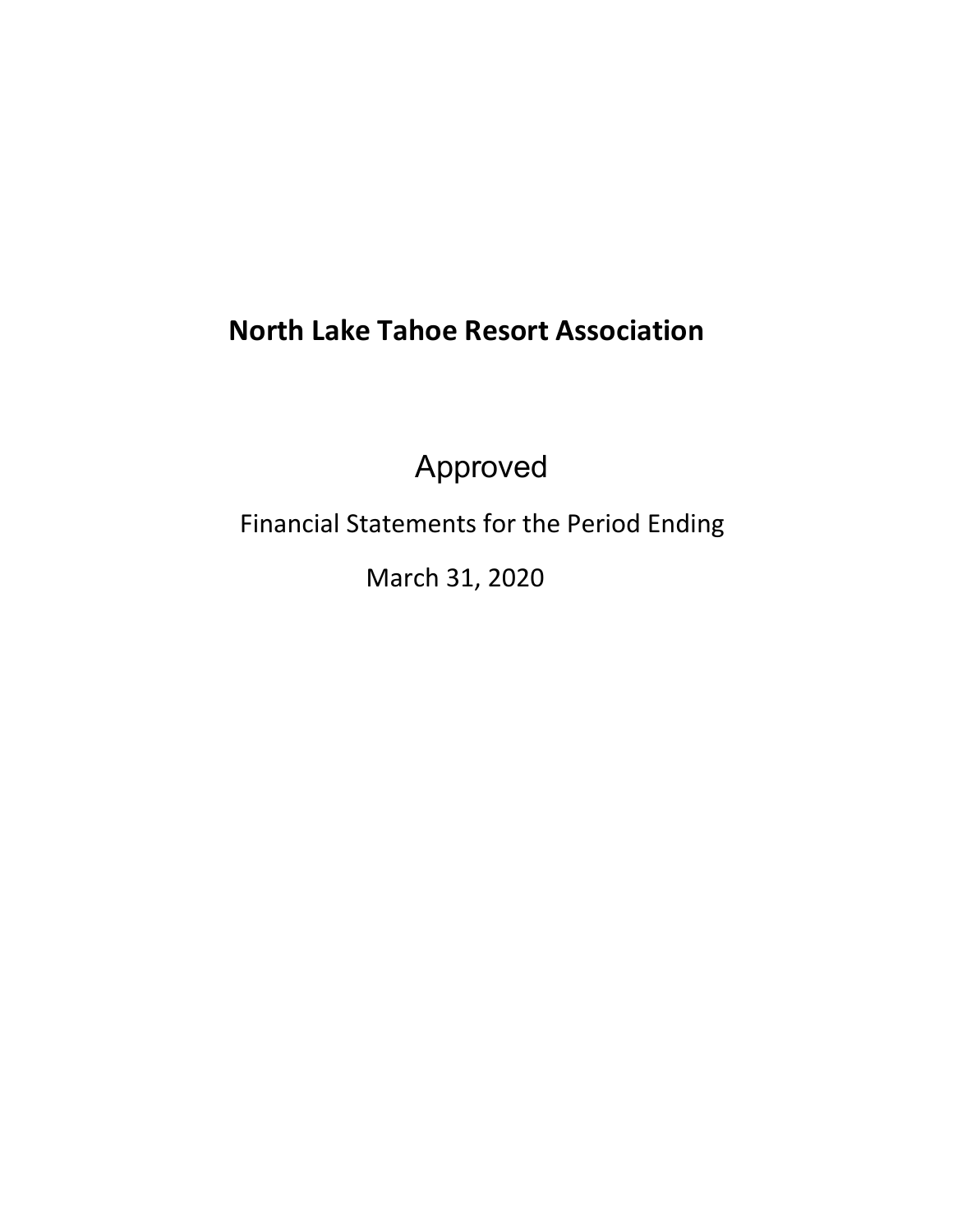**Accrual Basis**

# **North Lake Tahoe Resort Association Balance Sheet**

 **As of March 31, 2020**

|                                                                   | Mar 31, 20          | Mar 31, 19          | \$ Change        | % Change     | Jun 30, 19          |
|-------------------------------------------------------------------|---------------------|---------------------|------------------|--------------|---------------------|
| <b>ASSETS</b>                                                     |                     |                     |                  |              |                     |
| <b>Current Assets</b>                                             |                     |                     |                  |              |                     |
| <b>Checking/Savings</b><br>1001-00 $\cdot$ Petty Cash             | 158                 | 159                 | (1)              | (1%)         | 116                 |
| 1003-00 · Cash - Operations BOTW #6712                            | 598,954             | 339,598             | 259,356          | 76%          | 332,281             |
| 1007-00 · Cash - Payroll BOTW #7421                               | 2,949               | 9,680               | (6,731)          | (70%)        | 11,572              |
| 1008-00 · Marketing Reserve - Plumas                              | 50,300              | 50,225              | 75               | 0%           | 50,244              |
| 1009-00 · Cash Flow Reserve - Plumas                              | 100,801             | 100,600             | 201              | 0%           | 100,650             |
| 1071-00 · Payroll Reserves BOTW #8163                             | 29,582              | 29,582              | $\Omega$         | 0%           | 29,582              |
| 1080-00 · Special Events BOTW #1626                               | 98,395              | 128,553             | (30, 158)        | (23%)        | 138,243             |
| 10950 · Cash in Drawer                                            | 139                 | 772                 | (633)            | (82%)        | 1,678               |
| <b>Total Checking/Savings</b>                                     | 881,278             | 659,169             | 222,109          | 34%          | 664,366             |
| <b>Accounts Receivable</b>                                        |                     |                     |                  |              |                     |
| 1200-00 · Quickbooks Accounts Receivable                          | 50,212              | 10,938              | 39,274           | 359%         | 24,817              |
| $1290-00 \cdot A/R - TOT$                                         | 230,261             | 327,463             | (97, 202)        | $(30\%)$     | 57,504              |
| <b>Total Accounts Receivable</b>                                  | 280.473             | 338,401             | (57, 928)        | (17%)        | 82,321              |
| <b>Other Current Assets</b>                                       |                     |                     |                  |              |                     |
| 1200-99 $\cdot$ AR Other                                          | 726                 | 112                 | 614              | 548%         | 10                  |
| 1201-00 · Member Accounts Receivable                              |                     |                     |                  |              |                     |
| 1201-01 · Member AR - Member Dues                                 | 72,450              | 27,330              | 45,120           | 165%         | 2,720               |
| 1201-03 · Member AR - Other                                       | 2,100               | 0                   | 2,100            | 100%         | 3,745               |
| 1201-00 · Member Accounts Receivable - Other                      | 0                   | 1,465               | (1, 465)         | $(100\%)$    | $\mathbf 0$         |
| Total 1201-00 · Member Accounts Receivable                        | 74,550              | 28,795              | 45,755           | 159%         | 6,465               |
| 1201-02 · Allowance for Doubtful Accounts                         | (2,775)             | (2,775)             | $\mathbf 0$      | 0%           | (1, 587)            |
| 12100 · Inventory Asset                                           |                     |                     |                  |              |                     |
| 25300 · Gift Cards Outstanding                                    | 18                  | 0                   | 18               | 100%         | 15                  |
| 12100 · Inventory Asset - Other                                   | 22,880              | 23,007              | (127)            | (1%)         | 22,015              |
| Total 12100 · Inventory Asset                                     | 22,898              | 23,007              | (109)            | $(0\%)$      | 22,030              |
| 1299 · Receivable from NLTMC                                      | 0                   | 27,025              | (27, 025)        | $(100\%)$    | 15,703              |
| 1490-00 · Security Deposits                                       | 1,150               | 1,610               | (460)            | (29%)        | 1,250               |
| <b>Total Other Current Assets</b>                                 | 96,549              | 77,774              | 18,775           | 24%          | 43,871              |
|                                                                   |                     |                     |                  |              |                     |
| <b>Total Current Assets</b><br><b>Fixed Assets</b>                | 1,258,300           | 1,075,344           | 182,956          | 17%          | 790,558             |
| 1700-00 · Furniture & Fixtures                                    | 45,289              | 68,768              | (23, 479)        | (34%)        | 45,289              |
| 1701-00 · Accum. Depr. - Furn & Fix                               | (45, 289)           | (68, 768)           | 23,479           | 34%          | (45, 289)           |
| 1740-00 Computer Equipment                                        | 4,270               | 8,436               | (4, 166)         | (49%)        | 4,270               |
| 1741-00 · Accum. Depr. - Computer Equip                           | (4,269)             | (8, 435)            | 4,166            | 49%          | (4, 269)            |
|                                                                   |                     |                     |                  |              |                     |
| 1750-00 · Computer Software<br>1751-00 · Accum. Amort. - Software | 20,493<br>(20, 147) | 21,520<br>(19, 759) | (1,027)<br>(388) | (5%)<br>(2%) | 20,493<br>(19,085)  |
| 1770-00 · Leasehold Improvements                                  |                     |                     | 0                |              |                     |
|                                                                   | 24,284              | 24,284              |                  | 0%<br>0%     | 24,284<br>(24, 284) |
| 1771-00 · Accum. Amort - Leasehold Impr                           | (24, 284)           | (24, 284)           | 0                |              |                     |
| <b>Total Fixed Assets</b>                                         | 347                 | 1,762               | (1, 415)         | (80%)        | 1,409               |
| <b>Other Assets</b>                                               |                     |                     |                  |              |                     |
| 1400-00 · Prepaid Expenses                                        |                     |                     |                  |              |                     |
| 1410-00 · Prepaid Insurance                                       | 11,946              | 15,424              | (3, 478)         | (23%)        | 14,312              |
| 1430-00 · Prepaid 1st Class Postage                               | 100                 | 500                 | (400)            | (80%)        | 100                 |
| 1400-00 · Prepaid Expenses - Other                                | 2,992               | 7,030               | (4,038)          | (57%)        | 3,964               |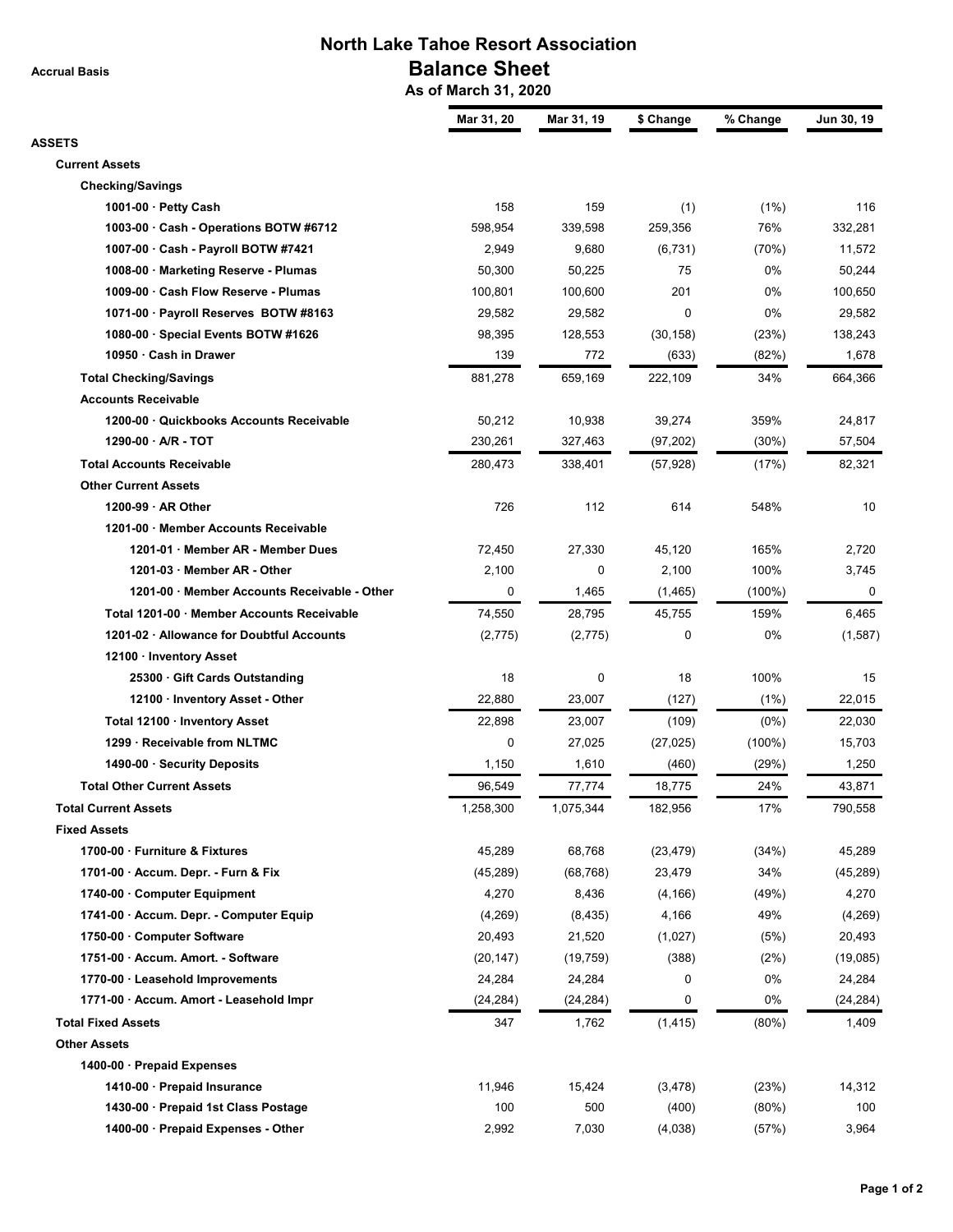**Accrual Basis**

## **North Lake Tahoe Resort Association Balance Sheet**

 **As of March 31, 2020**

|                                               | Mar 31, 20 | Mar 31, 19 | \$ Change | % Change  | Jun 30, 19 |
|-----------------------------------------------|------------|------------|-----------|-----------|------------|
| Total 1400-00 · Prepaid Expenses              | 15,038     | 22,954     | (7, 916)  | (34%)     | 18,376     |
| <b>Total Other Assets</b>                     | 15,038     | 22,954     | (7, 916)  | (34%)     | 18,376     |
| <b>TOTAL ASSETS</b>                           | 1,273,685  | 1,100,060  | 173,625   | 16%       | 810,343    |
| <b>LIABILITIES &amp; EQUITY</b>               |            |            |           |           |            |
| Liabilities                                   |            |            |           |           |            |
| <b>Current Liabilities</b>                    |            |            |           |           |            |
| <b>Accounts Payable</b>                       |            |            |           |           |            |
| 2000-00 · Accounts Payable                    | 41,558     | 50,428     | (8, 870)  | (18%)     | 73,556     |
| <b>Total Accounts Payable</b>                 | 41,558     | 50,428     | (8,870)   | (18%)     | 73,556     |
| <b>Other Current Liabilities</b>              |            |            |           |           |            |
| 21000 · Salaries/Wages/Payroll Liabilit       |            |            |           |           |            |
| 2100-00 · Salaries / Wages Payable            | 15,983     | 10,252     | 5,731     | 56%       | 20,922     |
| 2101-00 · Incentive Payable                   | 49,860     | 66,304     | (16, 444) | (25%)     | 58,630     |
| 2102-00 · Commissions Payable                 | 7,286      | 1,941      | 5,345     | 275%      | 7,132      |
| 2120-00 · Empl. Federal Tax Payable           | 7,204      | 4,604      | 2,600     | 56%       | 9,775      |
| 2175-00 · 401 (k) Plan                        | 2,299      | 2,068      | 231       | 11%       | 4,369      |
| 2180-00 · Estimated PTO Liability             | 36,333     | 46,667     | (10, 334) | (22%)     | 52,993     |
| Total 21000 · Salaries/Wages/Payroll Liabilit | 118,965    | 131,836    | (12, 871) | (10%)     | 153,821    |
| 2190-00 · Sales and Use Tax Payable           |            |            |           |           |            |
| 2195-00 · Use Tax Payable                     | 10         | 16         | (6)       | (38%)     | 827        |
| 25500 · * Sales Tax Payable                   | 1,035      | 771        | 264       | 34%       | 2,307      |
| 2190-00 · Sales and Use Tax Payable - Other   | 0          | 64         | (64)      | $(100\%)$ | 0          |
| Total 2190-00 · Sales and Use Tax Payable     | 1,045      | 851        | 194       | 23%       | 3,134      |
| 2250-00 · Accrued Expenses                    | 0          | 339        | (339)     | $(100\%)$ | 59,690     |
| 2300-00 · Marketing Cooperative Liabili       | 8,910      | 0          | 8,910     | 100%      | 0          |
| 2400-11 · Deferred Revenue - Marketing        | 37,000     | 0          | 37,000    | 100%      | 0          |
| 2400-60 · Deferred Revenue- Member Dues       | 81,245     | 83,942     | (2,697)   | (3%)      | 57,969     |
| 2500-00 · Deferred Revenue - TMBC             | 1,290      | 900        | 390       | 43%       | 840        |
| 2650-00 · Deferred Rev - Events               | 2,255      | 3,001      | (746)     | (25%)     | 0          |
| 2651-00 · Deferred Rev - Conference           | 0          | 1,100      | (1,100)   | $(100\%)$ | 0          |
| 2700-00 · Deferred Rev. County                | 350,305    | 350,305    | 0         | 0%        | 0          |
| 2800-00 · Suspense                            | 0          | 4,137      | (4, 137)  | (100%)    | 0          |
| 2900-00 · Due To/From County of Placer        | 19,871     | 0          | 19,871    | 100%      | 19,871     |
| <b>Total Other Current Liabilities</b>        | 620,886    | 576,411    | 44,475    | 8%        | 295,325    |
| <b>Total Current Liabilities</b>              | 662,444    | 626,839    | 35,605    | 6%        | 368,881    |
| <b>Total Liabilities</b>                      | 662,444    | 626,839    | 35,605    | 6%        | 368,881    |
| <b>Equity</b>                                 |            |            |           |           |            |
| 32000 · Unrestricted Net Assets               | (17,007)   | (11,669)   | (5,338)   | (46%)     | (11,669)   |
| 3300-11 · Designated Marketing Reserve        | 308,202    | 275,755    | 32,447    | 12%       | 308,202    |
| 3301 · Cash Flow Reserve                      | 100,248    | 100,248    | 0         | 0%        | 100,248    |
| 3302 · Marketing Cash Reserve                 | 50,018     | 50,018     | 0         | 0%        | 50,018     |
| Net Income                                    | 169,776    | 58,867     | 110,909   | 188%      | (5,338)    |
| <b>Total Equity</b>                           | 611,237    | 473,219    | 138,018   | 29%       | 441,461    |
| <b>TOTAL LIABILITIES &amp; EQUITY</b>         | 1,273,681  | 1,100,058  | 173,623   | 16%       | 810,342    |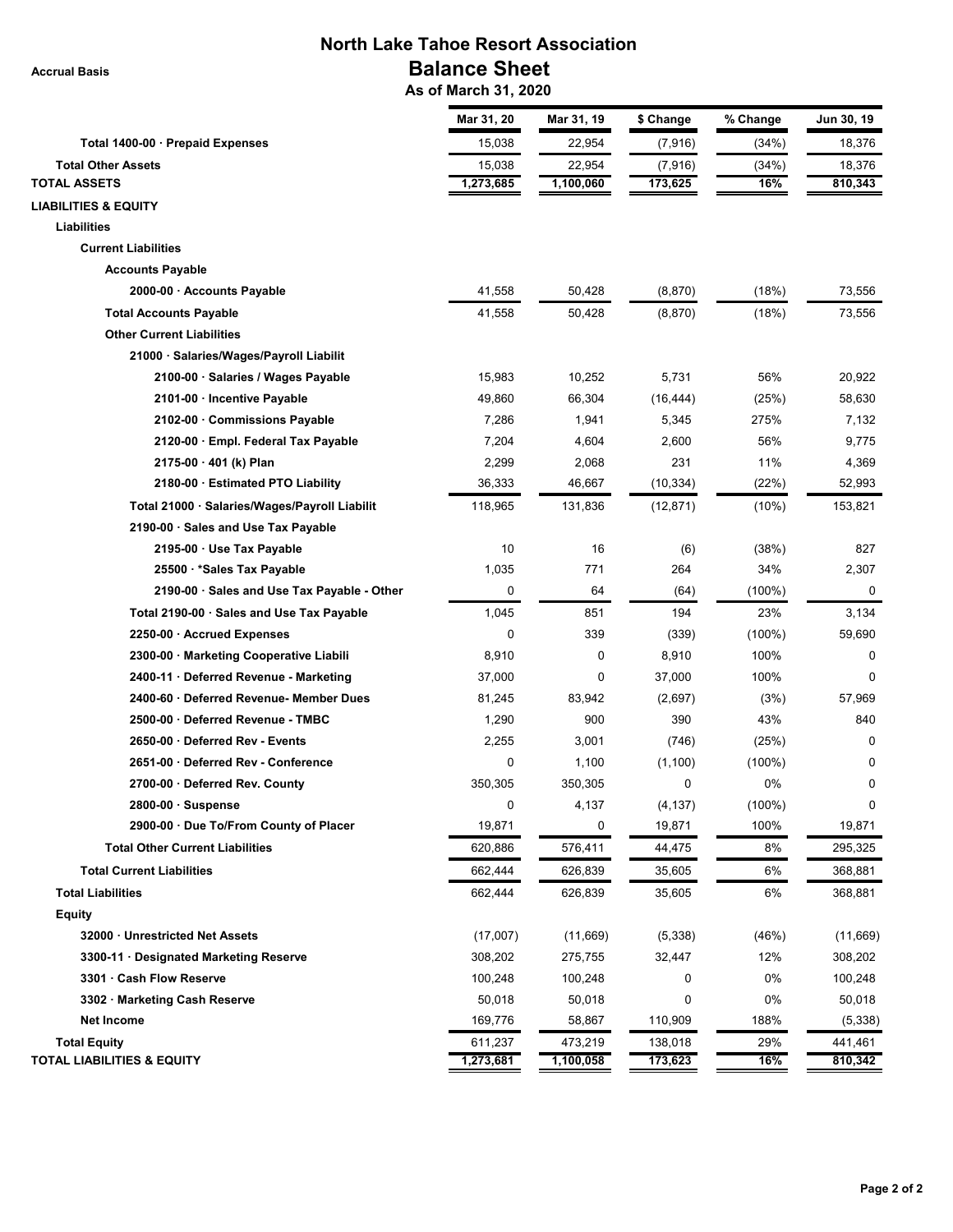## North Lake Tahoe Resort Association Profit & Loss Prev Year Comparison

Accrual Basis July 2019 through March 2020

|                                                                                                                                                                                                                                                                                                                                         | Jul '19 - Mar 20                                                       | Jul '18 - Mar 19                                                       | \$ Change                                                                   | % Change                                                       |
|-----------------------------------------------------------------------------------------------------------------------------------------------------------------------------------------------------------------------------------------------------------------------------------------------------------------------------------------|------------------------------------------------------------------------|------------------------------------------------------------------------|-----------------------------------------------------------------------------|----------------------------------------------------------------|
| <b>Ordinary Income/Expense</b><br>Income                                                                                                                                                                                                                                                                                                |                                                                        |                                                                        |                                                                             |                                                                |
| 4050-00 · County of Placer TOT Funding<br>4200-00 · Membership Dues Revenue<br>4205-00 · Conference Dues<br>4250-00 · Revenues-Membership Activities<br>4250-01 · Community Awards                                                                                                                                                      | 2,829,952<br>101,115<br>0                                              | 2,753,562<br>102,085<br>5,729                                          | 76,391<br>-970<br>$-5,729$                                                  | 3%<br>$-1%$<br>$-100%$                                         |
| 4250-05 · Sponsorships                                                                                                                                                                                                                                                                                                                  | 1,405                                                                  | $\mathbf 0$                                                            | 1,405                                                                       | 100%                                                           |
| Total 4250-01 · Community Awards                                                                                                                                                                                                                                                                                                        | 1,405                                                                  | $\mathbf 0$                                                            | 1,405                                                                       | 100%                                                           |
| 4250-02 · Chamber Events<br>4250-03 · Summer/Winter Rec Luncheon<br>4251-00 · Tues AM Breakfast Club                                                                                                                                                                                                                                    | 0<br>0                                                                 | 2,702<br>2,622                                                         | $-2,702$<br>$-2,622$                                                        | $-100%$<br>$-100%$                                             |
| 4251-01 · Tues AM Breakfast Club Sponsors<br>4251-00 · Tues AM Breakfast Club - Other                                                                                                                                                                                                                                                   | 3,325<br>4,380                                                         | 2,500<br>4,262                                                         | 825<br>118                                                                  | 33%<br>3%                                                      |
| Total 4251-00 · Tues AM Breakfast Club                                                                                                                                                                                                                                                                                                  | 7,705                                                                  | 6,762                                                                  | 943                                                                         | 14%                                                            |
| 4250-00 · Revenues-Membership Activities - Other                                                                                                                                                                                                                                                                                        | 7,806                                                                  | 3,498                                                                  | 4,308                                                                       | 123%                                                           |
| Total 4250-00 · Revenues-Membership Activities                                                                                                                                                                                                                                                                                          | 16,916                                                                 | 15,585                                                                 | 1,331                                                                       | 9%                                                             |
| 4252-00 · Sponsorships<br>4253-00 · Revenue- Other<br>4350-00 · Special Events (Marketing)<br>4600-00 · Commissions                                                                                                                                                                                                                     | 0<br>1,000<br>0                                                        | 600<br>6<br>$\mathbf 0$                                                | $-600$<br>994<br>0                                                          | $-100%$<br>16,567%<br>0%                                       |
| 4601-00 · Commissions - South Shore<br>4600-00 · Commissions - Other                                                                                                                                                                                                                                                                    | 10,138<br>34,320                                                       | 8,417<br>31,086                                                        | 1,721<br>3,235                                                              | 21%<br>10%                                                     |
| Total 4600-00 · Commissions                                                                                                                                                                                                                                                                                                             | 44,459                                                                 | 39,503                                                                 | 4,956                                                                       | 13%                                                            |
| 46000 · Merchandise Sales<br>4502-00 · Non-Retail VIC income<br>46000 · Merchandise Sales - Other                                                                                                                                                                                                                                       | 9,867<br>73,746                                                        | 2,959<br>76,094                                                        | 6,908<br>$-2,348$                                                           | 233%<br>$-3%$                                                  |
| Total 46000 · Merchandise Sales                                                                                                                                                                                                                                                                                                         | 83,613                                                                 | 79,053                                                                 | 4,560                                                                       | 6%                                                             |
| <b>Total Income</b>                                                                                                                                                                                                                                                                                                                     | 3,077,055                                                              | 2,996,123                                                              | 80,933                                                                      | 3%                                                             |
| <b>Cost of Goods Sold</b><br>52900 · Purchases - Resale Items                                                                                                                                                                                                                                                                           | 0                                                                      | $\mathbf 0$                                                            | 0                                                                           | 0%                                                             |
| <b>Total COGS</b>                                                                                                                                                                                                                                                                                                                       | $\mathbf 0$                                                            | $\mathbf 0$                                                            | $\mathbf 0$                                                                 | 0%                                                             |
| <b>Gross Profit</b>                                                                                                                                                                                                                                                                                                                     | 3,077,055                                                              | 2,996,123                                                              | 80,933                                                                      | 3%                                                             |
| <b>Expense</b><br>5000-00 · Salaries & Wages<br>5000-01 · In-Market Administration<br>5010-00 · Sales Commissions<br>5020-00 · P/R - Tax Expense<br>5030-00 · P/R - Health Insurance Expense<br>5040-00 · P/R - Workmans Comp<br>5060-00 $\cdot$ 401 (k)<br>5070-00 · Other Benefits and Expenses<br>5000-00 · Salaries & Wages - Other | 0<br>15,512<br>55,344<br>93,438<br>7,187<br>24.699<br>2,685<br>648,217 | 0<br>13,205<br>61,573<br>94,350<br>5,438<br>26,363<br>3,356<br>777,749 | 0<br>2,307<br>$-6,228$<br>$-912$<br>1,749<br>$-1,664$<br>-671<br>$-129,532$ | 0%<br>18%<br>$-10%$<br>$-1%$<br>32%<br>$-6%$<br>-20%<br>$-17%$ |
| Total 5000-00 · Salaries & Wages                                                                                                                                                                                                                                                                                                        | 847,083                                                                | 982,035                                                                | $-134,952$                                                                  | $-14%$                                                         |
| $5100-00 \cdot$ Rent<br>5110-00 · Utilities<br>5140-00 · Repairs & Maintenance<br>5150-00 · Office - Cleaning<br>5100-00 · Rent - Other                                                                                                                                                                                                 | 7,862<br>6,459<br>6,250<br>117,585                                     | 9,159<br>12,507<br>4,790<br>115,112                                    | $-1,297$<br>$-6,048$<br>1,460<br>2,473                                      | $-14%$<br>-48%<br>31%<br>2%                                    |
| Total 5100-00 · Rent                                                                                                                                                                                                                                                                                                                    | 138,156                                                                | 141,568                                                                | $-3,412$                                                                    | $-2%$                                                          |
| 5310-00 · Telephone<br>5320-00 · Telephone<br>5350-00 · Internet                                                                                                                                                                                                                                                                        | 17,688<br>0                                                            | 20,157<br>25                                                           | $-2,469$<br>-25                                                             | $-12%$<br>$-100%$                                              |
| Total 5310-00 · Telephone                                                                                                                                                                                                                                                                                                               | 17,688                                                                 | 20,182                                                                 | $-2,494$                                                                    | $-12%$                                                         |
| 5420-00 · Mail - USPS<br>5480-00 · Mail - Fed Ex<br>5420-00 · Mail - USPS - Other                                                                                                                                                                                                                                                       | 0<br>1,417                                                             | 84<br>2,025                                                            | -84<br>$-608$                                                               | $-100%$<br>$-30%$                                              |
| Total 5420-00 · Mail - USPS                                                                                                                                                                                                                                                                                                             | 1,417                                                                  | 2,109                                                                  | -692                                                                        | -33%                                                           |
| 5510-00 · Insurance/Bonding<br>$5520-00 \cdot$ Supplies                                                                                                                                                                                                                                                                                 | 9,673                                                                  | 5,572                                                                  | 4,101                                                                       | 74%                                                            |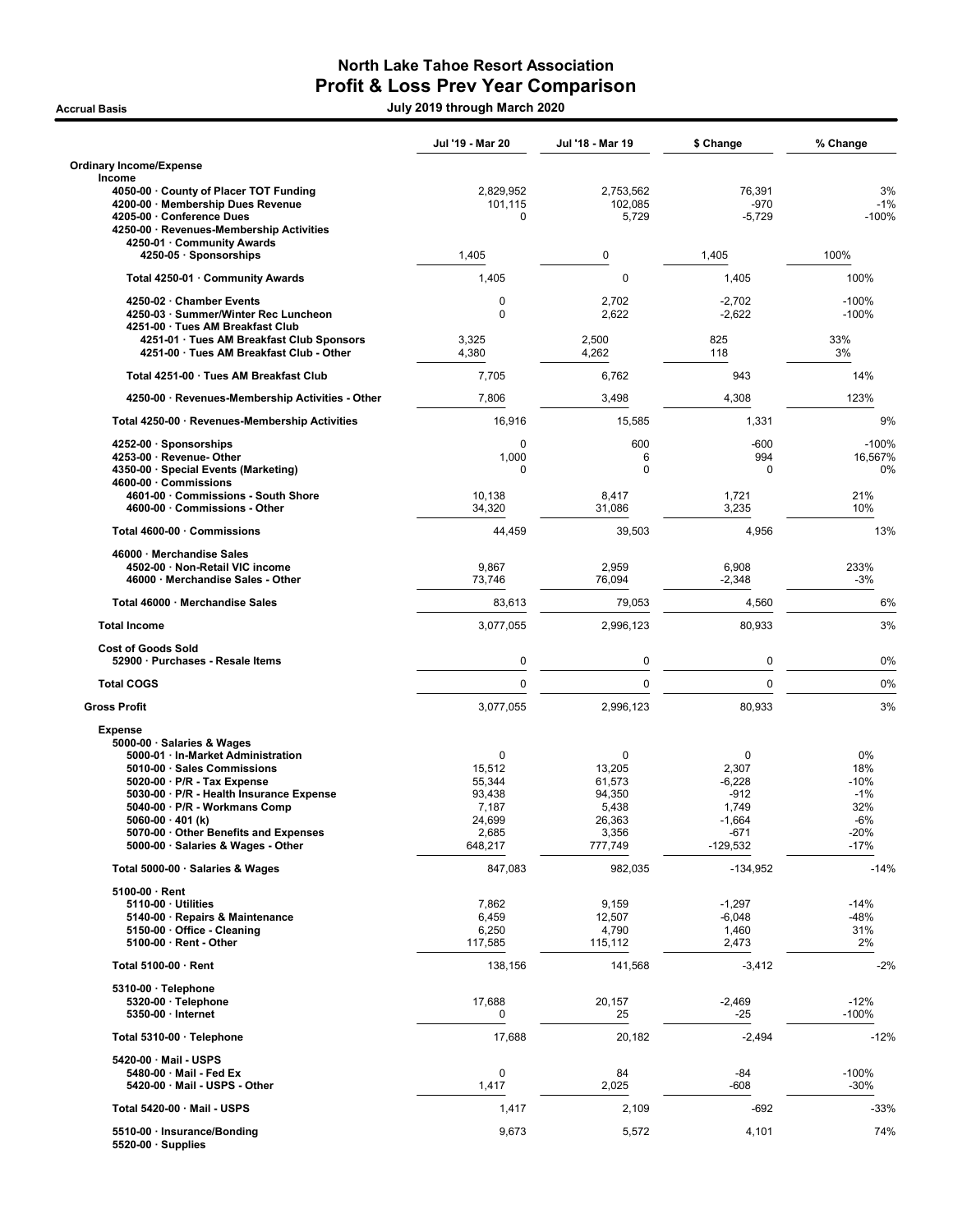### North Lake Tahoe Resort Association Profit & Loss Prev Year Comparison Accrual Basis July 2019 through March 2020

|                                                                                     | Jul '19 - Mar 20 | Jul '18 - Mar 19   | \$ Change             | % Change          |
|-------------------------------------------------------------------------------------|------------------|--------------------|-----------------------|-------------------|
| 5525-00 · Supplies- Computer <\$1000<br>5520-00 · Supplies - Other                  | 794<br>28,610    | 3,940<br>10,966    | $-3,146$<br>17,644    | $-80%$<br>161%    |
| Total 5520-00 $\cdot$ Supplies                                                      | 29,405           | 14,906             | 14,499                | 97%               |
| 5610-00 Depreciation<br>5700-00 · Equipment Support & Maintenance                   | 1,062<br>19,422  | 1,279<br>2,686     | $-218$<br>16,736      | $-17%$<br>623%    |
| 5710-00 · Taxes, Licenses & Fees                                                    | 9,482            | 8,183              | 1,300                 | 16%               |
| 5740-00 · Equipment Rental/Leasing<br>5800-00 · Training Seminars                   | 6,676<br>4,513   | 11,102<br>7,939    | $-4,426$<br>$-3,426$  | $-40%$<br>$-43%$  |
| 5850-00 · Artist of Month - Commissions                                             | 9,927            | 2,413              | 7,515                 | 312%              |
| 5900-00 · Professional Fees                                                         |                  |                    |                       |                   |
| 5910-00 · Professional Fees - Attorneys<br>5920-00 · Professional Fees - Accountant | 4,320<br>21,825  | 1,000<br>21,000    | 3,320<br>825          | 332%<br>4%        |
| 5921-00 · Professional Fees - Other                                                 | 91,498           | 6,610              | 84,888                | 1,284%            |
| Total 5900-00 · Professional Fees                                                   | 117,643          | 28,610             | 89,033                | 311%              |
| 5941-00 · Research & Planning<br>$6020-00 \cdot$ Programs                           | $\mathbf 0$      | 18,720             | $-18,720$             | $-100%$           |
| 6016-00 · Special Event Partnership                                                 | 19,000           | 21,000             | $-2,000$              | $-10%$            |
| Total 6020-00 · Programs                                                            | 19,000           | 21,000             | $-2,000$              | $-10%$            |
| $6420-00 \cdot$ Events<br>6420-01 · Sponsorships                                    |                  |                    |                       |                   |
| 6023-00 · Autumn Food & Wine                                                        | 34,668           | 34,278             | 391                   | 1%                |
| 6421-01 · 4th of July Fireworks                                                     | 0                | 20,000             | $-20,000$             | $-100%$           |
| 6421-04 · Broken Arrow Skyrace<br>6421-05 · No Barriers                             | 25,000<br>0      | 20,000<br>8,400    | 5,000<br>$-8,400$     | 25%<br>$-100%$    |
| $6421-06 \cdot$ Spartan                                                             | 254,019          | 254,000            | 19                    | 0%                |
| 6421-07 · Tahoe Lacrosse Tournament                                                 | 6,000            | 5,000              | 1,000                 | 20%               |
| 6421-08 · Tough Mudder<br>6421-09 · Wanderlust                                      | 0<br>0           | $\Omega$<br>30,000 | $\Omega$<br>$-30,000$ | 0%<br>$-100%$     |
| 6421-10 · WinterWonderGrass - Tahoe                                                 | 21,120           | 19,447             | 1,673                 | 9%                |
| 6421-13 · Big Blue Adventure<br>6421-16 · Mountain Travel Symposium                 | 0<br>10,078      | 0<br>5,000         | $\Omega$<br>5,078     | 0%<br>102%        |
| Total 6420-01 · Sponsorships                                                        | 350,885          | 396,125            | $-45,240$             | $-11%$            |
| 6421-00 · New Event Development                                                     | 0                | 27,500             | $-27,500$             | $-100%$           |
| 6422-00 · Event Media                                                               | $\mathbf 0$      | 0                  | 0                     | 0%                |
| 6424-00 · Event Operation Expenses                                                  | 1,617            | 2,056              | $-439$                | $-21%$            |
| Total 6420-00 · Events                                                              | 352,502          | 425,681            | $-73,180$             | $-17%$            |
| 6423-00 · Membership Activities<br>6434-00 Community Awards Dinner                  | 1,215            | 1,115              | 100                   | 9%                |
| 6436-00 · Membership - Wnt/Sum Rec Lunch                                            | 633              | 3,469              | $-2,836$              | $-82%$            |
| 6437-00 · Tuesday Morning Breakfast Club                                            | 2,724<br>0       | 4,120<br>60        | $-1,396$<br>-60       | $-34%$<br>$-100%$ |
| 6441-00 · Membership - Miscellaneous Exp<br>6442-00 · Public Relations/Website      | 4,179            | 16,191             | $-12,012$             | $-74%$            |
| $6444-00 \cdot Trades$                                                              | 0                | 0                  | 0                     | $0\%$             |
| 6423-00 · Membership Activities - Other                                             | 1,894            | 7,802              | $-5,908$              | -76%              |
| Total 6423-00 · Membership Activities                                               | 10,645           | 32,756             | $-22,111$             | $-68%$            |
| 6730-00 · Marketing Cooperative/Media<br>6740-00 · Media/Collateral/Production      | 1,190,611<br>413 | 1,094,871<br>1,278 | 95,740<br>$-864$      | 9%<br>$-68%$      |
| 6742-00 · Non-NLT Co-Op Marketing Program                                           | 9,529            | 19,979             | $-10,450$             | $-52%$            |
| 6743-00 · BACC Marketing Programs<br>$6743-01 \cdot$ Shop Local                     | 10,557           | 7,349              | 3,208                 | 44%               |
| 6743-03 · Touch Lake Tahoe                                                          | 19,788           | 8,000              | 11,788                | 147%              |
| $6743-04 \cdot$ High Notes                                                          | 0                | 0                  | 0                     | 0%                |
| 6743-05 · Peak Your Adventure                                                       | $-1,000$         | 1,000              | $-2,000$              | -200%             |
| Total 6743-00 · BACC Marketing Programs                                             | 29,345           | 16,349             | 12,996                | 80%               |
| 7500-00 · Trade Shows/Travel<br>8100-00 Cost of Goods Sold                          | 3,722            | 372                | 3,350                 | 900%              |
| 51100 · Freight and Shipping Costs<br>52500 · Purchase Discounts                    | 885<br>-101      | 943<br>-40         | -57<br>-60            | $-6%$<br>$-150%$  |
| 59900 · POS Inventory Adjustments                                                   | 351              | 28                 | 323                   | 1,148%            |
| 8100-00 · Cost of Goods Sold - Other                                                | 39,399           | 41,280             | $-1,881$              | -5%               |
| Total 8100-00 · Cost of Goods Sold                                                  | 40,535           | 42,210             | $-1,676$              | $-4%$             |
| 8200-00 · Associate Relations                                                       | 1,042            | 2,185              | $-1,143$              | $-52%$            |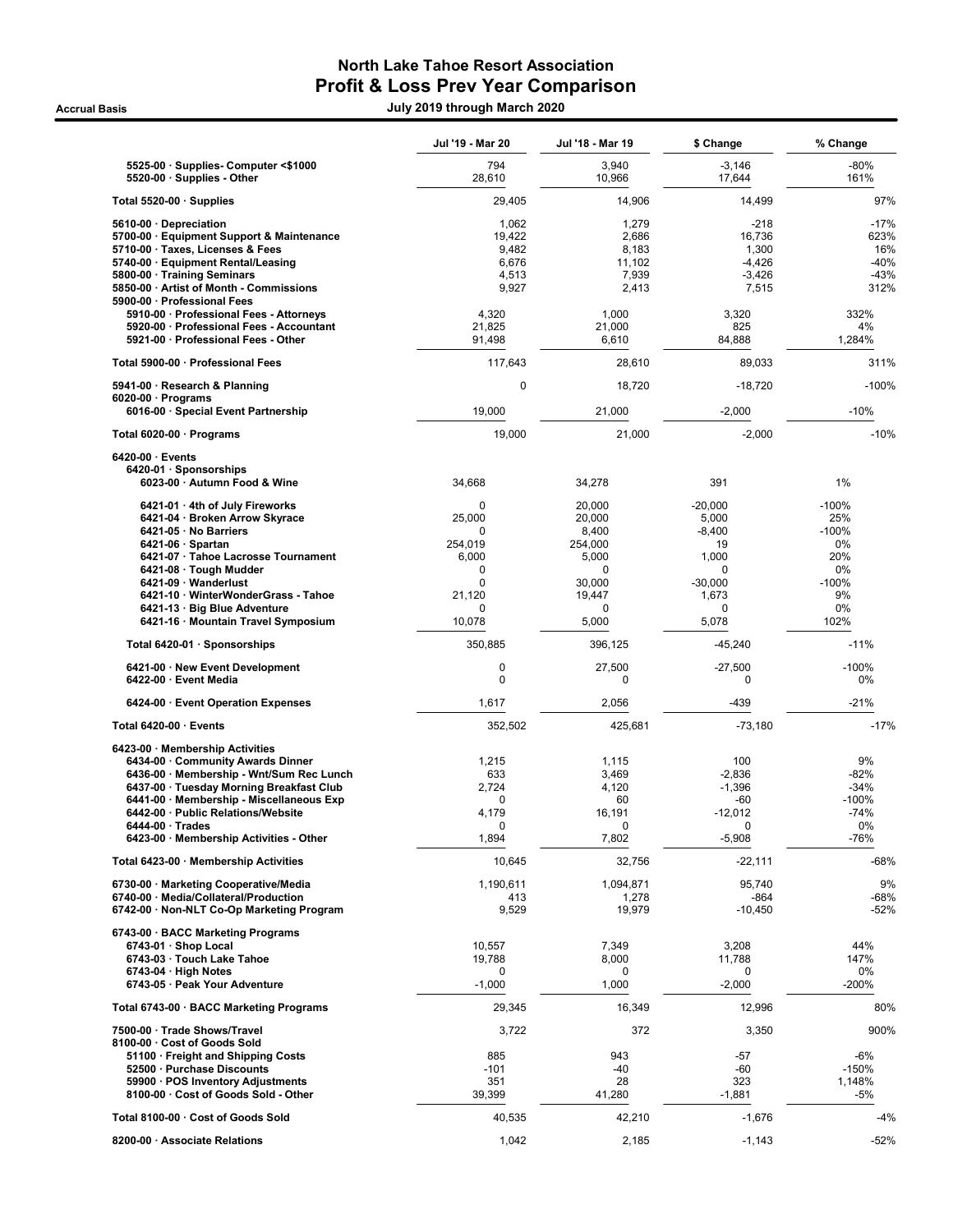### North Lake Tahoe Resort Association Profit & Loss Prev Year Comparison Accrual Basis July 2019 through March 2020

|                                             | Jul '19 - Mar 20 | Jul '18 - Mar 19 | \$ Change | % Change |
|---------------------------------------------|------------------|------------------|-----------|----------|
| 8300-00 · Board Functions                   | 21,334           | 6,178            | 15,155    | 245%     |
| 8500-00 · Credit Card Fees                  | 4,568            | 4,822            | $-254$    | $-5%$    |
| 8600-00 · Additional Opportunites           | 0                | 62               | $-62$     | $-100%$  |
| 8700-00 · Automobile Expenses               | 1,967            | 4,114            | $-2,147$  | $-52%$   |
| 8750-00 · Meals/Meetings                    | 1,346            | 3,247            | $-1,901$  | $-59%$   |
| 8810-00 · Dues & Subscriptions              | 5,583            | 6,278            | $-695$    | $-11%$   |
| 8910-00 · Travel                            | 0                | 3,654            | $-3,654$  | $-100%$  |
| 8920-00 · Bad Debt                          | 3,199            | 5,123            | $-1,924$  | $-38%$   |
| <b>Total Expense</b>                        | 2,907,487        | 2,937,463        | $-29,976$ | $-1%$    |
| <b>Net Ordinary Income</b>                  | 169,568          | 58,660           | 110,909   | 189%     |
| <b>Other Income/Expense</b><br>Other Income |                  |                  |           |          |
| 4700-00 · Revenues- Interest & Investment   | 208              | 207              | 0         | 0%       |
| <b>Total Other Income</b>                   | 208              | 207              | 0         | 0%       |
| <b>Other Expense</b>                        |                  |                  |           |          |
| <b>Balancing Adjustments</b>                | 0                | 0                | 0         | 0%       |
| 8990-00 · Allocated                         | 0                | 0                | $\Omega$  | 0%       |
| <b>Total Other Expense</b>                  | 0                | 0                | 0         | 0%       |
| <b>Net Other Income</b>                     | 208              | 207              | 0         | 0%       |
| Net Income                                  | 169,776          | 58,867           | 110,909   | 188%     |
|                                             |                  |                  |           |          |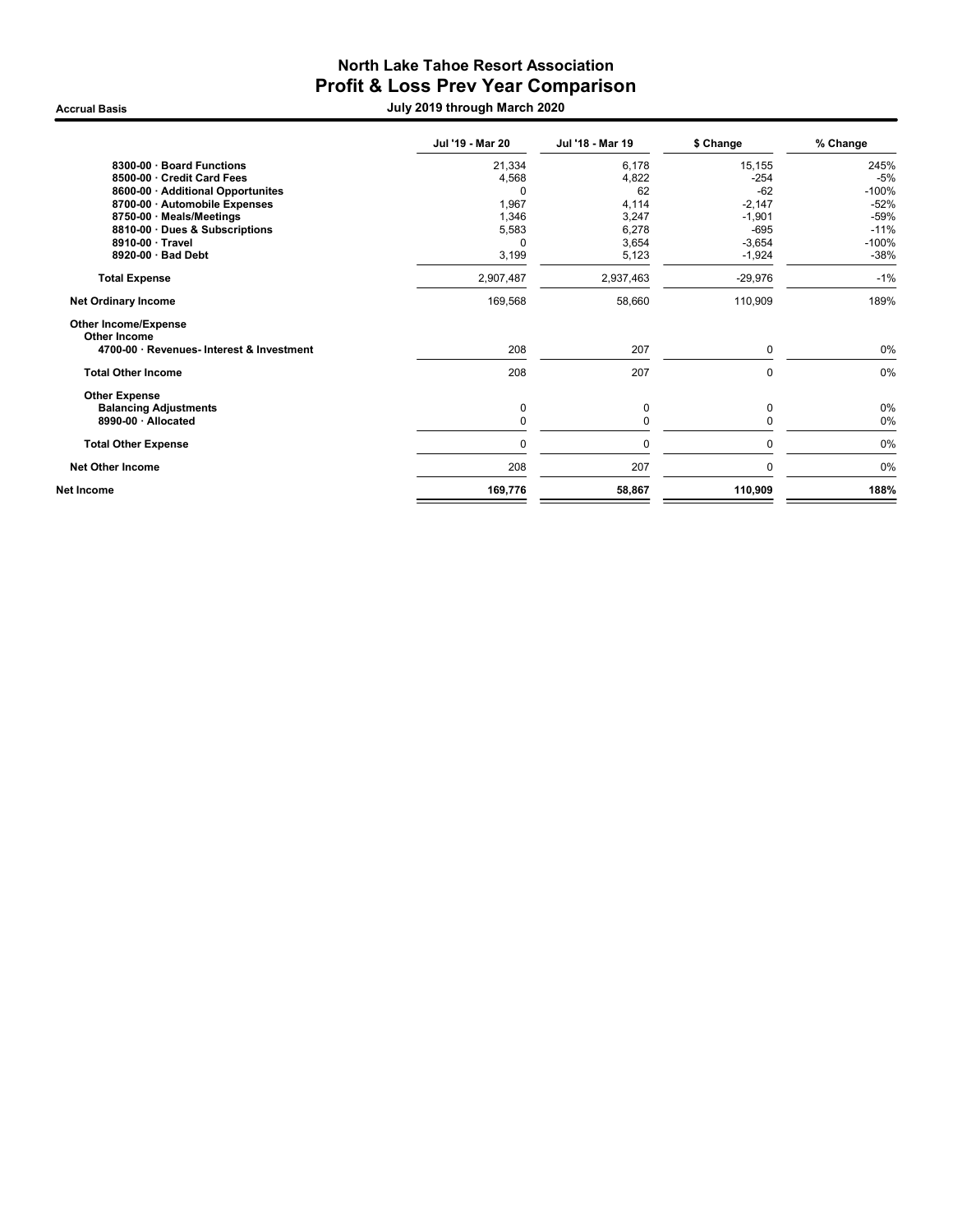| <b>Accrual Basis</b>                                                                                                                                                                                                                                                                                                                     | <b>All Departments</b>                                      |                                                                 |                                                                               |                                                                               |                                                                           |                                                                                         |                                                                             |
|------------------------------------------------------------------------------------------------------------------------------------------------------------------------------------------------------------------------------------------------------------------------------------------------------------------------------------------|-------------------------------------------------------------|-----------------------------------------------------------------|-------------------------------------------------------------------------------|-------------------------------------------------------------------------------|---------------------------------------------------------------------------|-----------------------------------------------------------------------------------------|-----------------------------------------------------------------------------|
|                                                                                                                                                                                                                                                                                                                                          | <b>Mar 20</b>                                               | <b>Budget</b>                                                   | \$ Over Budget                                                                | Jul '19 - Mar                                                                 | <b>YTD Budget</b>                                                         | \$ Over Budget                                                                          | Annual Bud                                                                  |
| <b>Ordinary Income/Expense</b>                                                                                                                                                                                                                                                                                                           |                                                             |                                                                 |                                                                               |                                                                               |                                                                           |                                                                                         |                                                                             |
| Income<br>4050-00 County of Placer TOT Funding<br>4200-00 · Membership Dues Revenue<br>4250-00 · Revenues-Membership Activities<br>4250-01 · Community Awards                                                                                                                                                                            | 230,261<br>11,321                                           | 269,926<br>10,833                                               | (39,666)<br>488                                                               | 2.829.952<br>101,115                                                          | 3,015,524<br>97,500                                                       | (185, 571)<br>3,615                                                                     | 3,914,430<br>130,000                                                        |
| 4250-04 · Silent Auction<br>4250-05 · Sponsorships<br>4250-01 · Community Awards - Other                                                                                                                                                                                                                                                 | $\mathbf 0$<br>1,405<br>$\mathbf 0$                         | 0<br>0<br>0                                                     | $\mathbf 0$<br>1,405<br>$\mathbf 0$                                           | 0<br>1,405<br>0                                                               | 0<br>0<br>0                                                               | $\mathbf 0$<br>1,405<br>$\Omega$                                                        | 17,000<br>17,000<br>16,000                                                  |
| Total 4250-01 · Community Awards                                                                                                                                                                                                                                                                                                         | 1,405                                                       | $\pmb{0}$                                                       | 1,405                                                                         | 1,405                                                                         | $\mathbf 0$                                                               | 1,405                                                                                   | 50,000                                                                      |
| 4250-02 · Chamber Events<br>4250-03 · Summer/Winter Rec Luncheon<br>4251-00 · Tues AM Breakfast Club                                                                                                                                                                                                                                     | 0<br>0                                                      | 1,300                                                           | (1,300)                                                                       | 0<br>0                                                                        | 2,500<br>2,700                                                            | (2,500)<br>(2,700)                                                                      | 2,500<br>2,700                                                              |
| 4251-01 · Tues AM Breakfast Club Sponsors<br>4251-00 · Tues AM Breakfast Club - Other                                                                                                                                                                                                                                                    | $\mathbf 0$<br>375                                          | $\Omega$<br>636                                                 | 0<br>(261)                                                                    | 3,325<br>4,380                                                                | 3,000<br>5,091                                                            | 325<br>(711)                                                                            | 3,000<br>7,000                                                              |
| Total 4251-00 · Tues AM Breakfast Club                                                                                                                                                                                                                                                                                                   | 375                                                         | 636                                                             | (261)                                                                         | 7,705                                                                         | 8,091                                                                     | (386)                                                                                   | 10,000                                                                      |
| 4250-00 · Revenues-Membership Activities - Other                                                                                                                                                                                                                                                                                         | 430                                                         | 100                                                             | 330                                                                           | 7,806                                                                         | 3,400                                                                     | 4,406                                                                                   | 4,000                                                                       |
| Total 4250-00 · Revenues-Membership Activities                                                                                                                                                                                                                                                                                           | 2,210                                                       | 2,036                                                           | 174                                                                           | 16,916                                                                        | 16,691                                                                    | 225                                                                                     | 69,200                                                                      |
| 4253-00 · Revenue-Other<br>4600-00 Commissions<br>4601-00 Commissions - South Shore                                                                                                                                                                                                                                                      | 0<br>0                                                      | 0<br>$\mathbf 0$                                                | 0<br>0                                                                        | 1,000<br>10,138                                                               | 0<br>$\mathbf 0$                                                          | 1,000<br>10,138                                                                         | $\mathbf 0$<br>$\mathbf 0$                                                  |
| 4600-00 · Commissions - Other                                                                                                                                                                                                                                                                                                            | (225)                                                       | $\mathbf 0$                                                     | (225)                                                                         | 34,320                                                                        | 28,276                                                                    | 6,044                                                                                   | 28,276                                                                      |
| Total 4600-00 · Commissions                                                                                                                                                                                                                                                                                                              | (225)                                                       | $\mathbf 0$                                                     | (225)                                                                         | 44,459                                                                        | 28,276                                                                    | 16,183                                                                                  | 28,276                                                                      |
| 46000 · Merchandise Sales<br>4502-00 · Non-Retail VIC income<br>46000 · Merchandise Sales - Other                                                                                                                                                                                                                                        | 2,464<br>468                                                | 400<br>5,500                                                    | 2,064<br>(5,032)                                                              | 9,867<br>73,746                                                               | 3,600<br>76,600                                                           | 6,267<br>(2, 854)                                                                       | 4,800<br>108,100                                                            |
| Total 46000 · Merchandise Sales                                                                                                                                                                                                                                                                                                          | 2,932                                                       | 5,900                                                           | (2,968)                                                                       | 83,613                                                                        | 80,200                                                                    | 3,413                                                                                   | 112,900                                                                     |
| <b>Total Income</b>                                                                                                                                                                                                                                                                                                                      | 246,499                                                     | 288,696                                                         | (42, 196)                                                                     | 3,077,055                                                                     | 3,238,190                                                                 | (161, 135)                                                                              | 4,254,806                                                                   |
| <b>Gross Profit</b>                                                                                                                                                                                                                                                                                                                      | 246,499                                                     | 288,696                                                         | (42, 196)                                                                     | 3,077,055                                                                     | 3,238,190                                                                 | (161, 135)                                                                              | 4,254,806                                                                   |
| <b>Expense</b><br>5000-00 · Salaries & Wages<br>5010-00 · Sales Commissions<br>5020-00 $\cdot$ P/R - Tax Expense<br>5030-00 · P/R - Health Insurance Expense<br>5040-00 · P/R - Workmans Comp<br>5060-00 $\cdot$ 401 (k)<br>5061-00 · 401k Profit Sharing<br>5070-00 · Other Benefits and Expenses<br>5000-00 · Salaries & Wages - Other | (8)<br>5,369<br>7,168<br>680<br>2,153<br>0<br>261<br>85,562 | 800<br>7,281<br>11,868<br>1,149<br>3,526<br>80<br>413<br>88,142 | (808)<br>(1, 913)<br>(4,700)<br>(469)<br>(1, 373)<br>(80)<br>(153)<br>(2,580) | 15,512<br>55,344<br>93,438<br>7,187<br>24,699<br>$\Omega$<br>2,685<br>648,217 | 7,200<br>65,014<br>106,812<br>10,550<br>31,416<br>720<br>3,720<br>785,228 | 8,312<br>(9,669)<br>(13, 374)<br>(3, 363)<br>(6, 717)<br>(720)<br>(1,035)<br>(137, 011) | 9,600<br>84,163<br>142,416<br>13,981<br>41,981<br>960<br>5,040<br>1,049,304 |
| Total 5000-00 · Salaries & Wages                                                                                                                                                                                                                                                                                                         | 101,186                                                     | 113,260                                                         | (12,075)                                                                      | 847,083                                                                       | 1,010,659                                                                 | (163, 576)                                                                              | 1,347,445                                                                   |
| $5100-00 \cdot$ Rent<br>$5110-00 \cdot$ Utilities<br>5140-00 · Repairs & Maintenance<br>5150-00 · Office - Cleaning<br>5100-00 · Rent - Other                                                                                                                                                                                            | 872<br>1,018<br>550<br>13,079                               | 1,079<br>1,494<br>704<br>13,108                                 | (207)<br>(476)<br>(154)<br>(29)                                               | 7,862<br>6,459<br>6,250<br>117,585                                            | 9,693<br>15,469<br>6,429<br>113,829                                       | (1,831)<br>(9,010)<br>(179)<br>3,756                                                    | 12,899<br>21,938<br>10,362<br>151,529                                       |
| Total 5100-00 · Rent                                                                                                                                                                                                                                                                                                                     | 15,519                                                      | 16,385                                                          | (866)                                                                         | 138,156                                                                       | 145,419                                                                   | (7, 264)                                                                                | 196,728                                                                     |
| 5310-00 · Telephone<br>5320-00 · Telephone                                                                                                                                                                                                                                                                                               | 2,268                                                       | 2,042                                                           | 226                                                                           | 17,688                                                                        | 18,608                                                                    | (920)                                                                                   | 24,134                                                                      |
| Total 5310-00 · Telephone                                                                                                                                                                                                                                                                                                                | 2,268                                                       | 2,042                                                           | 226                                                                           | 17,688                                                                        | 18,608                                                                    | (920)                                                                                   | 24,134                                                                      |
| 5420-00 · Mail - USPS<br>5510-00 · Insurance/Bonding                                                                                                                                                                                                                                                                                     | 0<br>269                                                    | 213<br>795                                                      | (213)<br>(526)                                                                | 1,417<br>9,673                                                                | 1,938<br>7,219                                                            | (521)<br>2,454                                                                          | 2,578<br>9,604                                                              |
| $5520-00 \cdot$ Supplies<br>5525-00 · Supplies- Computer <\$1000<br>5520-00 · Supplies - Other                                                                                                                                                                                                                                           | 0<br>6,010                                                  | 435<br>3,230                                                    | (435)<br>2,780                                                                | 794<br>28,610                                                                 | 8,208<br>26,141                                                           | (7, 414)<br>2,469                                                                       | 10,442<br>29,248                                                            |
| Total 5520-00 · Supplies                                                                                                                                                                                                                                                                                                                 | 6,010                                                       | 3,664                                                           | 2,346                                                                         | 29,405                                                                        | 34,350                                                                    | (4, 945)                                                                                | 39,690                                                                      |
| 5610-00 · Depreciation<br>5700-00 · Equipment Support & Maintenance<br>5710-00 · Taxes, Licenses & Fees<br>5740-00 · Equipment Rental/Leasing<br>5800-00 · Training Seminars<br>5850-00 · Artist of Month - Commissions<br>5900-00 · Professional Fees                                                                                   | 118<br>7,527<br>920<br>(4,018)<br><sup>0</sup><br>641       | 158<br>2,476<br>1,062<br>1,241<br>502<br>360                    | (40)<br>5,051<br>(142)<br>(5,258)<br>(502)<br>281                             | 1,062<br>19,422<br>9,482<br>6,676<br>4,513<br>9,927                           | 1,418<br>22,404<br>9,710<br>11,382<br>9,073<br>3,240                      | (356)<br>(2,982)<br>(228)<br>(4,705)<br>(4, 560)<br>6,687                               | 1,656<br>29,952<br>12,895<br>15,104<br>12,835<br>4,320                      |
| 5910-00 · Professional Fees - Attorneys<br>5920-00 · Professional Fees - Accountant                                                                                                                                                                                                                                                      | 560<br>0                                                    | 725<br>$\mathbf 0$                                              | (165)<br>0                                                                    | 4,320<br>21,825                                                               | 6,525<br>22,400                                                           | (2, 205)<br>(575)                                                                       | 9,000<br>24,900                                                             |
| 5921-00 · Professional Fees - Other                                                                                                                                                                                                                                                                                                      | 17,400                                                      | 2,983                                                           | 14,417                                                                        | 91,498                                                                        | 73,850                                                                    | 17,648                                                                                  | 81,800                                                                      |
| Total 5900-00 · Professional Fees                                                                                                                                                                                                                                                                                                        | 17,960                                                      | 3,708                                                           | 14,252                                                                        | 117,643                                                                       | 102,775                                                                   | 14,868                                                                                  | 115,700                                                                     |
| 5941-00 · Research & Planning<br>$6020-00 \cdot$ Programs<br>6016-00 · Special Event Partnership                                                                                                                                                                                                                                         | 0                                                           | 1,800                                                           | (1,800)                                                                       | 0<br>19,000                                                                   | 16,200                                                                    | (16, 200)                                                                               | 21,600                                                                      |
| 6018-00 · Business Assoc. Grants                                                                                                                                                                                                                                                                                                         | 5,000<br>0                                                  | 10,000<br>0                                                     | (5,000)<br>0                                                                  | 0                                                                             | 25,000<br>0                                                               | (6,000)                                                                                 | 50,000<br>30,000                                                            |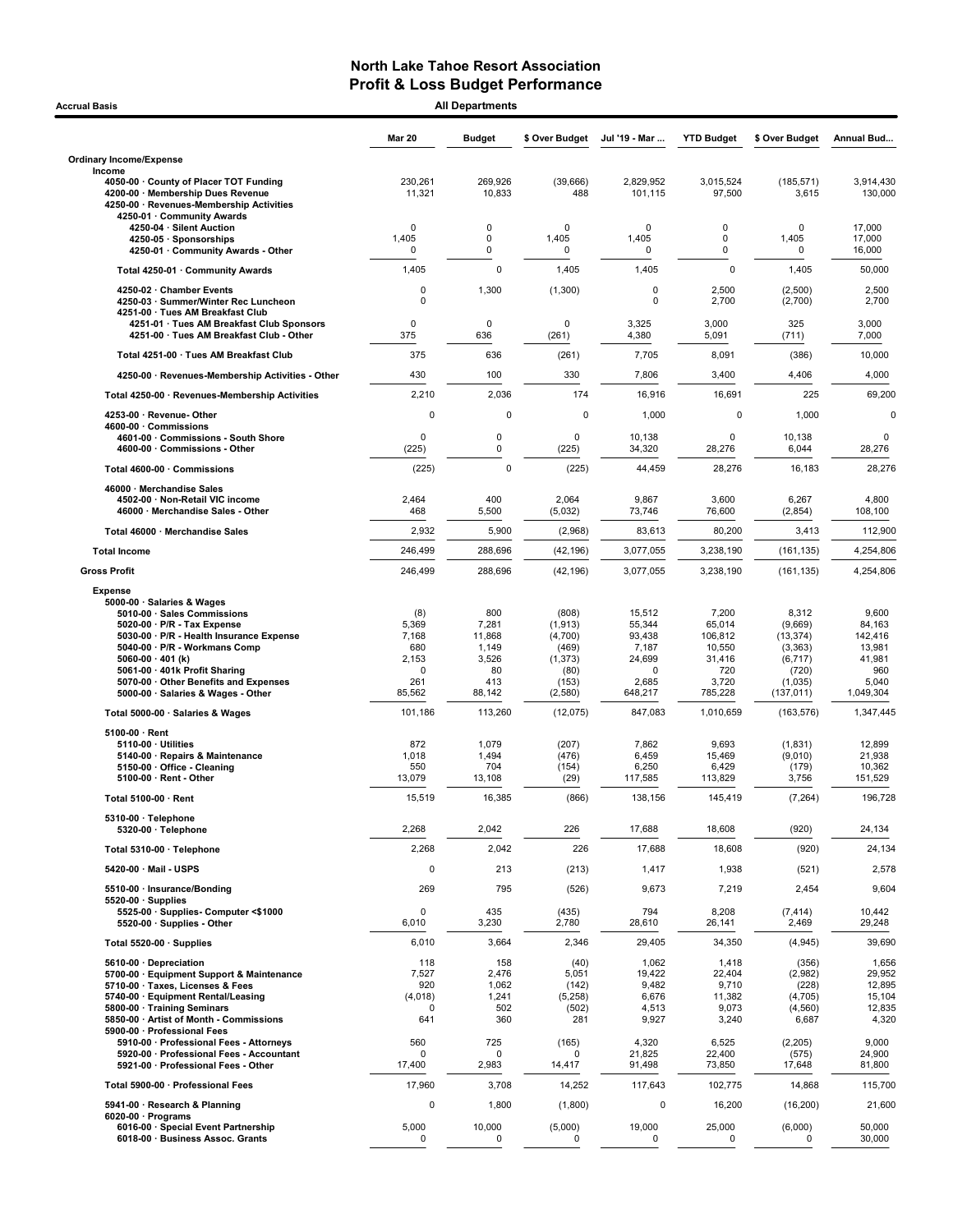| <b>Accrual Basis</b>                                                               |                          | <b>All Departments</b> |                            |                    |                         |                      |                  |  |
|------------------------------------------------------------------------------------|--------------------------|------------------------|----------------------------|--------------------|-------------------------|----------------------|------------------|--|
|                                                                                    | <b>Mar 20</b>            | <b>Budget</b>          | \$ Over Budget             | Jul '19 - Mar      | <b>YTD Budget</b>       | \$ Over Budget       | Annual Bud       |  |
| Total 6020-00 · Programs                                                           | 5,000                    | 10,000                 | (5,000)                    | 19,000             | 25,000                  | (6,000)              | 80,000           |  |
| $6420-00 \cdot$ Events<br>6420-01 · Sponsorships<br>6023-00 · Autumn Food & Wine   | 0                        | 0                      | $\mathbf 0$                | 34,668             | 37,495                  | (2,827)              | 37,495           |  |
| 6421-01 · 4th of July Fireworks<br>6421-04 · Broken Arrow Skyrace                  | 0<br>0                   | 0<br>0                 | 0<br>$\mathbf 0$           | $\Omega$<br>25,000 | 20,000<br>25,000        | (20,000)<br>$\Omega$ | 20,000<br>25,400 |  |
| $6421-06 \cdot$ Spartan                                                            | $\Omega$                 | 0                      | $\mathbf 0$                | 254,019            | 254,400                 | (381)                | 254,400          |  |
| 6421-07 · Tahoe Lacrosse Tournament<br>6421-09 · Wanderlust                        | 0<br>O                   | 0<br>0                 | $\mathbf 0$<br>$\mathbf 0$ | 6,000<br>$\Omega$  | 6,000<br>30,500         | O<br>(30, 500)       | 6,000<br>37,500  |  |
| 6421-10 · WinterWonderGrass - Tahoe                                                | 3,440                    | 0                      | 3,440                      | 21,120             | 17,900                  | 3,220                | 21,900           |  |
| 6421-16 · Mountain Travel Symposium                                                | 4,553                    | 25.000                 | (20, 447)                  | 10,078             | 50,000                  | (39,922)             | 75,000           |  |
| Total 6420-01 · Sponsorships                                                       | 7,993                    | 25,000                 | (17,007)                   | 350,885            | 441,295                 | (90, 410)            | 477,695          |  |
| 6421-00 · New Event Development<br>6424-00 · Event Operation Expenses              | (220)<br>0               | 2,500<br>667           | (2,720)<br>(667)           | 0<br>1,617         | 22,500<br>6,003         | (22, 500)<br>(4,386) | 30,000<br>8,000  |  |
| Total 6420-00 · Events                                                             | 7,773                    | 28,167                 | (20, 394)                  | 352,502            | 469,798                 | (117, 296)           | 515,695          |  |
| 6423-00 · Membership Activities                                                    |                          |                        |                            |                    |                         |                      |                  |  |
| 6434-00 · Community Awards Dinner<br>6436-00 · Membership - Wnt/Sum Rec Lunch      | (19, 925)<br>$\mathbf 0$ | 0<br>$\mathbf 0$       | (19, 925)<br>O             | 1,215<br>633       | 0<br>3,500              | 1,215<br>(2,867)     | 27,500<br>5,000  |  |
| 6437-00 · Tuesday Morning Breakfast Club                                           | 0                        | 545                    | (545)                      | 2,724              | 4,364                   | (1,640)              | 6,000            |  |
| 6442-00 · Public Relations/Website<br>6423-00 · Membership Activities - Other      | 381<br>115               | 417<br>2,500           | (36)<br>(2, 385)           | 4,179<br>1,894     | 3,750<br>6,950          | 429<br>(5,056)       | 5,000<br>8,500   |  |
| Total 6423-00 · Membership Activities                                              | (19, 428)                | 3,462                  | (22, 891)                  | 10,645             | 18,564                  | (7, 919)             | 52,000           |  |
| 6730-00 · Marketing Cooperative/Media                                              | 83,462                   | 83,462                 | 0                          | 1,190,611          | 1,190,611               | $\mathbf 0$          | 1,503,362        |  |
| 6740-00 · Media/Collateral/Production<br>6742-00 · Non-NLT Co-Op Marketing Program | 29<br>395                | 0<br>2,500             | 29<br>(2, 105)             | 413<br>9,529       | 1,500<br>20,410         | (1,087)<br>(10, 881) | 3,000<br>27,910  |  |
| 6743-00 · BACC Marketing Programs                                                  |                          |                        |                            |                    |                         |                      |                  |  |
| 6743-01 · Shop Local<br>6743 03 · Touch Lake Tahoe                                 | 849<br>3,691             | 535<br>3,500           | 314<br>191                 | 10,557<br>19,788   | 7,883<br>8,000          | 2,673<br>11,788      | 20,000<br>20,000 |  |
| $6743-04 \cdot$ High Notes                                                         | $\mathbf 0$              | 0                      | O                          | 0                  | 0                       | 0                    | 20,000           |  |
| 6743-05 · Peak Your Adventure                                                      | (1,000)                  | 0                      | (1,000)                    | (1,000)            | 1,000                   | (2,000)              | 20,000           |  |
| Total 6743-00 · BACC Marketing Programs                                            | 3,540                    | 4,035                  | (495)                      | 29,345             | 16,883                  | 12,461               | 80,000           |  |
| 7500-00 · Trade Shows/Travel<br>8100-00 · Cost of Goods Sold                       | 296                      | 0                      | 296                        | 3,722              | 3,000                   | 722                  | 3,000            |  |
| 51100 · Freight and Shipping Costs<br>52500 · Purchase Discounts                   | 13<br>(100)              | 20                     | (7)                        | 885<br>(101)       | 920                     | (35)                 | 1,190            |  |
| 59900 · POS Inventory Adjustments<br>8100-00 · Cost of Goods Sold - Other          | $\Omega$<br>1,500        | 2,750                  | (1,250)                    | 351<br>39,399      | 38,300                  | 1,099                | 54,050           |  |
| Total 8100-00 · Cost of Goods Sold                                                 | 1,413                    | 2,770                  | (1, 357)                   | 40,535             | 39,220                  | 1,315                | 55,240           |  |
| 8200-00 · Associate Relations                                                      | $\mathbf 0$              | 648                    | (648)                      | 1,042              | 5,832                   | (4,790)              | 7,756            |  |
| 8300-00 · Board Functions                                                          | 1,334                    | 500                    | 834                        | 21,334             | 5,500                   | 15,834               | 5,950            |  |
| 8500-00 · Credit Card Fees<br>8600-00 · Additional Opportunites                    | 147<br>0                 | 389<br>3,500           | (242)<br>(3,500)           | 4,568<br>$\Omega$  | 4,445<br>21,591         | 122<br>(21, 591)     | 7,454<br>32,091  |  |
| 8700-00 · Automobile Expenses                                                      | 101                      | 543                    | (442)                      | 1,967              | 4,808                   | (2,840)              | 6,285            |  |
| 8750-00 · Meals/Meetings                                                           | (201)<br>59              | 461<br>616             | (662)                      | 1,346<br>5,583     | 4,152                   | (2,805)              | 5,534<br>7,490   |  |
| 8810-00 · Dues & Subscriptions<br>8910-00 · Travel                                 | $\Omega$                 | 1,400                  | (557)<br>(1,400)           | $\Omega$           | 5,642<br>6,300          | (59)<br>(6,300)      | 7,800            |  |
| 8920-00 · Bad Debt                                                                 | 300                      | O                      | 300                        | 3,199              |                         | 3,199                | $\Omega$         |  |
| <b>Total Expense</b>                                                               | 232,618                  | 290,118                | (57, 500)                  | 2,907,487          | 3,237,650               | (330, 163)           | 4,234,808        |  |
| <b>Net Ordinary Income</b>                                                         | 13,882                   | (1, 422)               | 15,304                     | 169,568            | 540                     | 169,028              | 19,998           |  |
| Other Income/Expense                                                               |                          |                        |                            |                    |                         |                      |                  |  |
| Other Income<br>4700-00 · Revenues- Interest & Investment                          | 22                       | $\pmb{0}$              | 22                         | 208                | 0                       | 208                  | 0                |  |
| <b>Total Other Income</b>                                                          | 22                       | $\pmb{0}$              | 22                         | 208                | $\mathbf 0$             | 208                  | $\pmb{0}$        |  |
| <b>Other Expense</b><br>8990-00 · Allocated                                        | 0                        | (1)                    | 1                          | 0                  | (2)                     | $\overline{c}$       | $\pmb{0}$        |  |
| <b>Total Other Expense</b>                                                         | $\mathsf 0$              | (1)                    | $\mathbf{1}$               | $\mathbf 0$        | (2)                     | $\sqrt{2}$           | $\mathbf 0$      |  |
| <b>Net Other Income</b>                                                            | 22                       | $\mathbf{1}$           | 21                         | 208                | $\overline{\mathbf{c}}$ | 206                  | 0                |  |
| Net Income                                                                         | 13,904                   | (1, 421)               | 15,325                     | 169,776            | 542                     | 169,234              | 19,998           |  |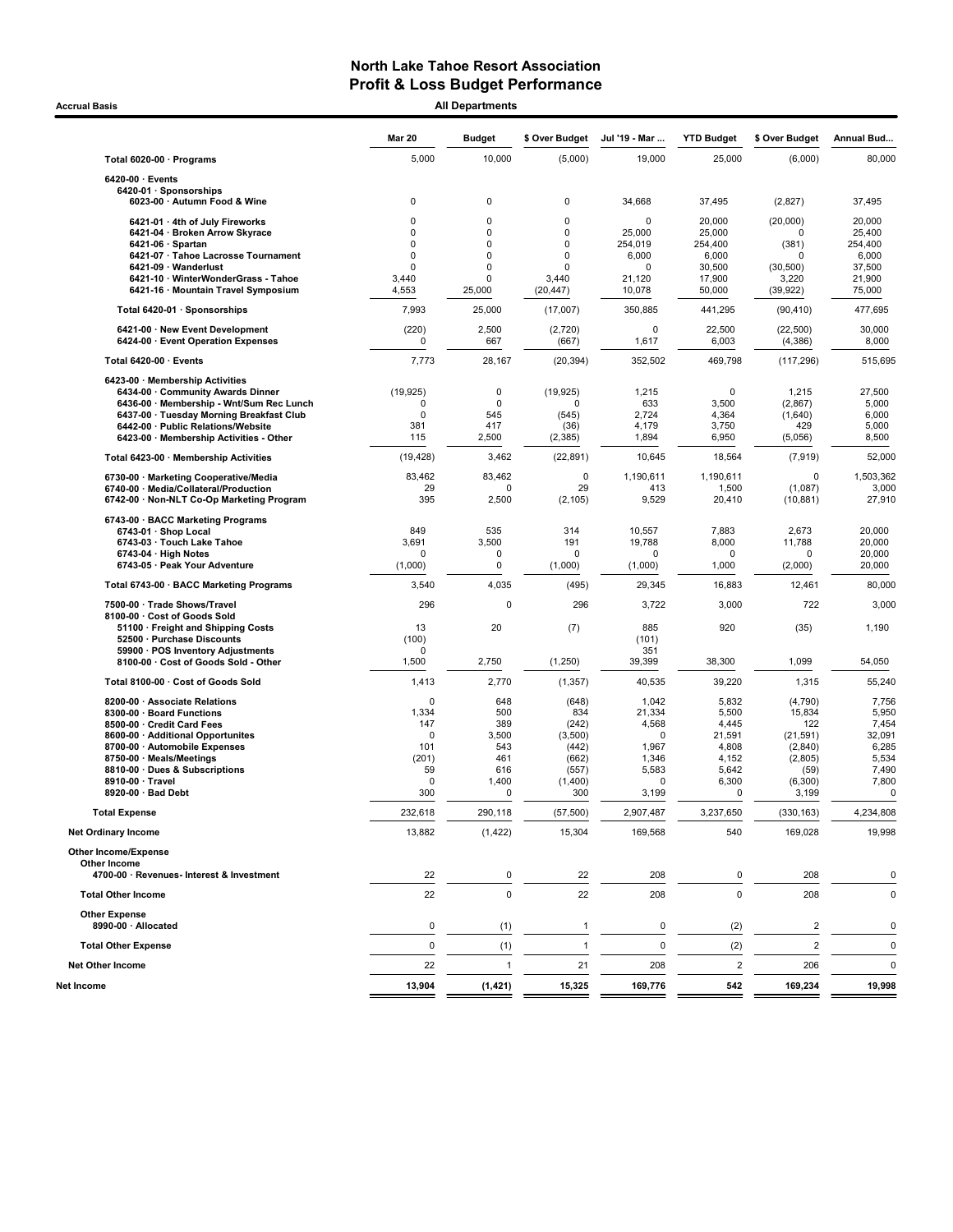| <b>Accrual Basis</b>                                                                                          |                            | 11 - Marketing   |                        |                            |                     |                        |                      |
|---------------------------------------------------------------------------------------------------------------|----------------------------|------------------|------------------------|----------------------------|---------------------|------------------------|----------------------|
|                                                                                                               | <b>Mar 20</b>              | <b>Budget</b>    | \$ Over Budget         | Jul '19 - Mar 20           | <b>YTD Budget</b>   | \$ Over Budget         | <b>Annual Budget</b> |
| <b>Ordinary Income/Expense</b>                                                                                |                            |                  |                        |                            |                     |                        |                      |
| Income<br>4050-00 County of Placer TOT Funding<br>4253-00 · Revenue-Other                                     | 160,574<br>0               | 200,240<br>0     | (39, 667)<br>0         | 2,165,860<br>1,000         | 2.351.435<br>0      | (185, 576)<br>1,000    | 3,044,007            |
| <b>Total Income</b>                                                                                           | 160,574                    | 200,240          | (39, 667)              | 2,166,860                  | 2,351,435           | (184, 576)             | 3,044,007            |
| <b>Gross Profit</b>                                                                                           | 160,574                    | 200,240          | (39, 667)              | 2,166,860                  | 2,351,435           | (184, 576)             | 3,044,007            |
| <b>Expense</b><br>5000-00 · Salaries & Wages<br>5000-01 · In-Market Administration                            | 1,375                      | 1,375            | 0                      | 12,375                     | 12,375              | 0                      | 16,500               |
| $5020-00 \cdot P/R$ - Tax Expense<br>5030-00 · P/R - Health Insurance Expense                                 | 1,635<br>4,187             | 2,037<br>3,667   | (403)<br>520           | 17,034<br>38,587           | 18,336<br>33,003    | (1, 303)<br>5,584      | 21,537<br>44,004     |
| 5040-00 · P/R - Workmans Comp                                                                                 | 127                        | 178              | (51)                   | 1,233                      | 1,604               | (371)                  | 2,139                |
| 5060-00 $\cdot$ 401 (k)<br>5070-00 Other Benefits and Expenses                                                | 783<br>128                 | 1,019<br>160     | (235)<br>(32)          | 7,690<br>1,046             | 9,168<br>1,440      | (1, 478)<br>(394)      | 12,224<br>1,920      |
| 5000-00 · Salaries & Wages - Other                                                                            | 20,537                     | 25,467           | (4,930)                | 208,809                    | 229,203             | (20, 394)              | 305,604              |
| Total 5000-00 · Salaries & Wages                                                                              | 28,772                     | 33,903           | (5, 131)               | 286,774                    | 305,130             | (18, 356)              | 403,929              |
| 5100-00 · Rent<br>5110-00 · Utilities                                                                         | 142                        | 178              | (35)                   | 1,447                      | 1,400               | 47                     | 2,001                |
| 5140-00 · Repairs & Maintenance<br>5150-00 · Office - Cleaning                                                | 92<br>205                  | 30<br>262        | 62<br>(57)             | 415<br>2,333               | 2,289<br>1,660      | (1, 874)<br>673        | 4,367<br>2,866       |
| $5100-00 \cdot$ Rent - Other                                                                                  | 2,431                      | 2,386            | 45                     | 21,921                     | 19,466              | 2,455                  | 24,200               |
| Total 5100-00 · Rent                                                                                          | 2,870                      | 2,855            | 15                     | 26,117                     | 24,815              | 1,302                  | 33,434               |
| 5310-00 · Telephone<br>5320-00 · Telephone                                                                    | 634                        | 600              | 34                     | 4,958                      | 5,400               | (442)                  | 6,600                |
| Total 5310-00 · Telephone                                                                                     | 634                        | 600              | 34                     | 4,958                      | 5,400               | (442)                  | 6,600                |
| 5420-00 Mail - USPS                                                                                           | 0                          | 50               | (50)                   | 458                        | 450                 | 8                      | 600                  |
| $5520-00 \cdot$ Supplies<br>5525-00 · Supplies- Computer <\$1000<br>5520-00 · Supplies - Other                | 0<br>70                    | 100<br>1,500     | (100)<br>(1,430)       | $\mathbf 0$<br>1,124       | 3,400<br>4,050      | (3,400)<br>(2,926)     | 3,700<br>4,750       |
| Total 5520-00 · Supplies                                                                                      | 70                         | 1,600            | (1,530)                | 1,124                      | 7,450               | (6, 326)               | 8,450                |
| 5700-00 · Equipment Support & Maintenance                                                                     | 0                          | 120              | (120)                  | $\mathbf 0$                | 1,080               | (1,080)                | 1,440                |
| 5710-00 · Taxes, Licenses & Fees<br>5740-00 · Equipment Rental/Leasing                                        | 0<br>132                   | 0<br>315         | 0<br>(183)             | 60<br>1,707                | 0<br>2,835          | 60<br>(1, 128)         | 3,780                |
| 5800-00 · Training Seminars                                                                                   | 0                          | 81               | (81)                   | 4,424                      | 3,285               | 1,138                  | 4,785                |
| 5900-00 · Professional Fees<br>5910-00 · Professional Fees - Attorneys<br>5921-00 · Professional Fees - Other | 0<br>0                     | 100<br>400       | (100)<br>(400)         | $\mathsf 0$<br>0           | 900<br>3,600        | (900)<br>(3,600)       | 1,500<br>4,800       |
| Total 5900-00 · Professional Fees                                                                             | 0                          | 500              | (500)                  | $\mathbf 0$                | 4,500               | (4,500)                | 6,300                |
| 5941-00 · Research & Planning                                                                                 | 0                          | 1,500            | (1,500)                | 0                          | 13,500              | (13,500)               | 18,000               |
| $6020-00 \cdot$ Programs<br>6016-00 · Special Event Partnership<br>6018-00 · Business Assoc. Grants           | 5,000<br>0                 | 10,000<br>0      | (5,000)<br>0           | 19,000<br>0                | 25,000<br>0         | (6,000)<br>0           | 50,000<br>30,000     |
| Total 6020-00 · Programs                                                                                      | 5,000                      | 10,000           | (5,000)                | 19,000                     | 25,000              | (6,000)                | 80,000               |
| $6420-00$ · Events                                                                                            |                            |                  |                        |                            |                     |                        |                      |
| 6420-01 · Sponsorships<br>6023-00 · Autumn Food & Wine                                                        | $\mathbf 0$                | $\mathbf 0$      | 0                      | 34,668                     | 37,495              | (2,827)                | 37,495               |
| 6421-01 · 4th of July Fireworks                                                                               | 0                          | 0                | 0                      | 0                          | 20,000              | (20,000)               | 20,000               |
| 6421-04 · Broken Arrow Skyrace<br>$6421-06 \cdot$ Spartan                                                     | $\mathbf 0$<br>$\mathbf 0$ | $\mathbf 0$<br>0 | 0<br>0                 | 25,000<br>254,019          | 25,000<br>254,400   | $\Omega$<br>(381)      | 25,400<br>254,400    |
| 6421-07 · Tahoe Lacrosse Tournament                                                                           | $\mathbf 0$                | $\mathbf 0$      | 0                      | 6,000                      | 6,000               |                        | 6,000                |
| 6421-09 · Wanderlust<br>6421-10 · WinterWonderGrass - Tahoe                                                   | 0<br>3,440                 | $\mathbf 0$<br>0 | 0<br>3,440             | 0<br>21,120                | 30,500<br>17,900    | (30, 500)<br>3,220     | 37,500<br>21,900     |
| 6421-16 · Mountain Travel Symposium                                                                           | 4,553                      | 25,000           | (20, 447)              | 10,078                     | 50,000              | (39, 922)              | 75,000               |
| Total 6420-01 · Sponsorships                                                                                  | 7,993                      | 25,000           | (17,007)               | 350,885                    | 441,295             | (90, 410)              | 477,695              |
| 6421-00 · New Event Development<br>6424-00 · Event Operation Expenses                                         | (220)<br>0                 | 2,500<br>667     | (2,720)<br>(667)       | 0<br>1,617                 | 22,500<br>6,003     | (22, 500)<br>(4, 386)  | 30,000<br>8,000      |
| Total 6420-00 · Events                                                                                        | 7,773                      | 28,167           | (20, 394)              | 352,502                    | 469,798             | (117, 296)             | 515,695              |
| 6730-00 · Marketing Cooperative/Media<br>6742-00 · Non-NLT Co-Op Marketing Program                            | 72,886<br>195              | 72,886<br>1,500  | $\mathbf 0$<br>(1,305) | 1,095,424<br>5,008         | 1,095,424<br>11,410 | 0<br>(6, 402)          | 1,376,446<br>15,910  |
| 6743-00 · BACC Marketing Programs                                                                             |                            |                  |                        |                            |                     |                        |                      |
| 6743-01 · Shop Local<br>6743-03 · Touch Lake Tahoe                                                            | 849<br>3,691               | 535<br>3,500     | 314<br>191             | 10,557<br>19,788           | 7,883<br>8,000      | 2,673<br>11,788        | 20,000<br>20,000     |
| $6743-04 \cdot$ High Notes<br>6743-05 · Peak Your Adventure                                                   | 0<br>(1,000)               | 0<br>0           | 0<br>(1,000)           | 0<br>(1,000)               | 0<br>1,000          | $\mathbf 0$<br>(2,000) | 20,000<br>20,000     |
| Total 6743-00 · BACC Marketing Programs                                                                       | 3,540                      | 4,035            | (495)                  | 29,345                     | 16,883              | 12,461                 | 80,000               |
| 7500-00 · Trade Shows/Travel<br>8200-00 · Associate Relations                                                 | 0<br>0                     | 140              | (140)                  | 1,525<br>191               | 1,260               | (1,070)                | 1,660                |
| 8500-00 · Credit Card Fees<br>8600-00 · Additional Opportunites<br>8700-00 · Automobile Expenses              | 0<br>0<br>56               | 3,000<br>130     | (3,000)<br>(74)        | 50<br>$\mathbf 0$<br>1,156 | 17,091<br>1,170     | (17,091)<br>(14)       | 26,091<br>1,560      |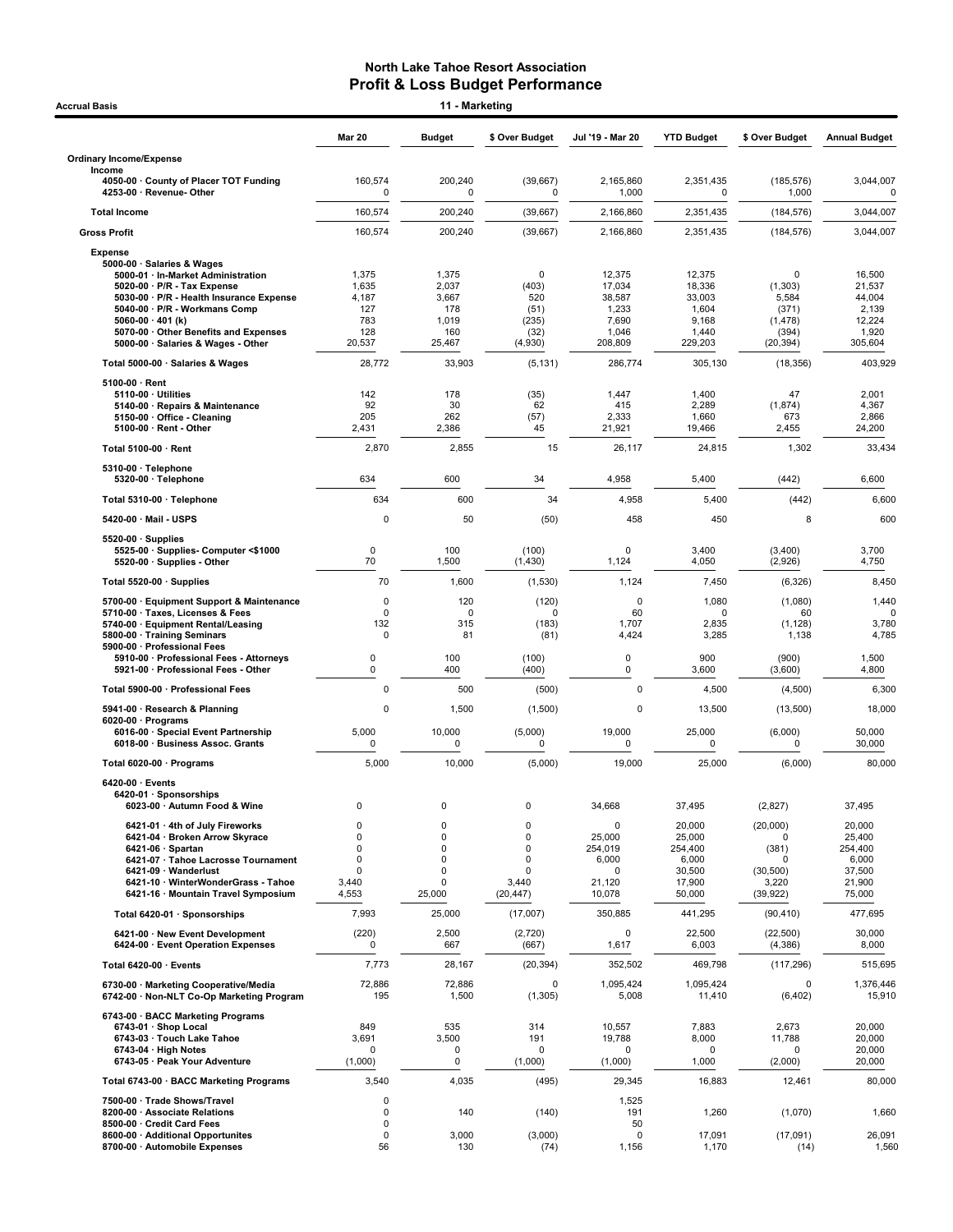Accrual Basis **11 - Marketing** 

|                                                                                          | <b>Mar 20</b>       | <b>Budget</b>       | \$ Over Budget            | Jul '19 - Mar 20 | <b>YTD Budget</b>       | \$ Over Budget                 | <b>Annual Budget</b>    |
|------------------------------------------------------------------------------------------|---------------------|---------------------|---------------------------|------------------|-------------------------|--------------------------------|-------------------------|
| 8750-00 · Meals/Meetings<br>8810-00 Dues & Subscriptions<br>8910-00 · Travel             | (220)<br>(374)<br>C | 163<br>250<br>1,400 | (383)<br>(624)<br>(1,400) | 252<br>1,023     | 1,463<br>2,250<br>6,300 | (1, 210)<br>(1,227)<br>(6,300) | 1,950<br>3,000<br>6,300 |
| <b>Total Expense</b>                                                                     | 121,334             | 163,194             | (41, 861)                 | 1,831,094        | 2,016,493               | (185, 400)                     | 2,595,931               |
| <b>Net Ordinary Income</b>                                                               | 39,240              | 37,046              | 2,194                     | 335,766          | 334,942                 | 824                            | 448,076                 |
| <b>Other Income/Expense</b><br>Other Income<br>4700-00 · Revenues- Interest & Investment | 22                  | $\Omega$            | 22                        | 208              | 0                       | 208                            | 0                       |
| <b>Total Other Income</b>                                                                | 22                  | 0                   | 22                        | 208              | 0                       | 208                            | 0                       |
| <b>Other Expense</b><br>$8990-00 \cdot$ Allocated                                        | 34,863              | 37,376              | (2, 513)                  | 273,918          | 335,589                 | (61, 671)                      | 448,076                 |
| <b>Total Other Expense</b>                                                               | 34,863              | 37,376              | (2, 513)                  | 273,918          | 335,589                 | (61, 671)                      | 448,076                 |
| <b>Net Other Income</b>                                                                  | (34, 841)           | (37, 376)           | 2,535                     | (273, 711)       | (335, 589)              | 61,878                         | (448, 076)              |
| Net Income                                                                               | 4,400               | (330)               | 4,730                     | 62,055           | (647)                   | 62,702                         | 0                       |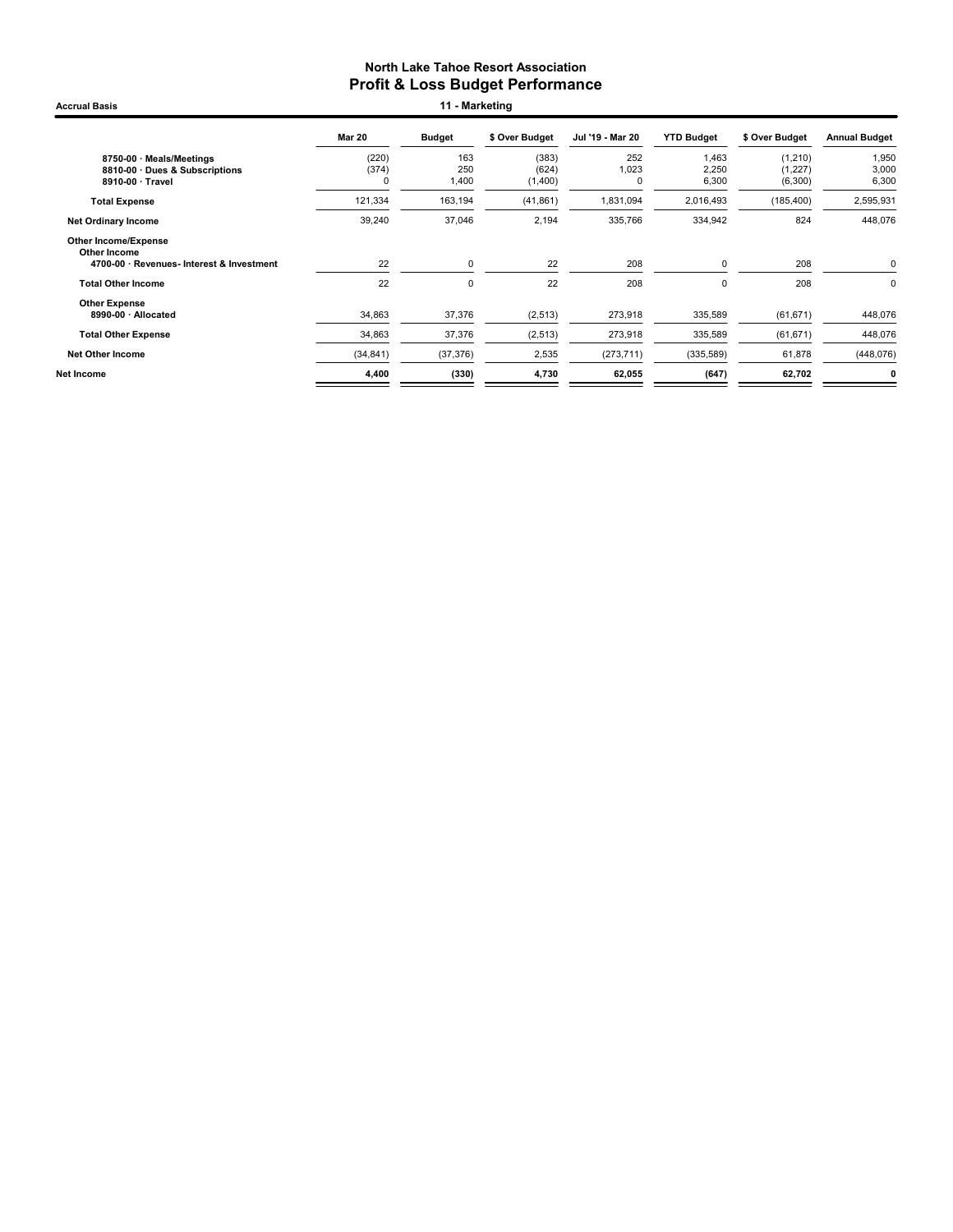| <b>Accrual Basis</b>                                                                                                                                                                                                                                                                                                                                                                                                                                                                                                                                                                                         |                                                                                                                              | 30 - Conference                                                                                                               |                                                                                                                            |                                                                                                                                                |                                                                                                                                             |                                                                                                                                                    |                                                                                                                                            |
|--------------------------------------------------------------------------------------------------------------------------------------------------------------------------------------------------------------------------------------------------------------------------------------------------------------------------------------------------------------------------------------------------------------------------------------------------------------------------------------------------------------------------------------------------------------------------------------------------------------|------------------------------------------------------------------------------------------------------------------------------|-------------------------------------------------------------------------------------------------------------------------------|----------------------------------------------------------------------------------------------------------------------------|------------------------------------------------------------------------------------------------------------------------------------------------|---------------------------------------------------------------------------------------------------------------------------------------------|----------------------------------------------------------------------------------------------------------------------------------------------------|--------------------------------------------------------------------------------------------------------------------------------------------|
|                                                                                                                                                                                                                                                                                                                                                                                                                                                                                                                                                                                                              | <b>Mar 20</b>                                                                                                                | <b>Budget</b>                                                                                                                 | \$ Over Budget                                                                                                             | Jul '19 - Mar 20                                                                                                                               | <b>YTD Budget</b>                                                                                                                           | \$ Over Budget                                                                                                                                     | <b>Annual Budget</b>                                                                                                                       |
| <b>Ordinary Income/Expense</b>                                                                                                                                                                                                                                                                                                                                                                                                                                                                                                                                                                               |                                                                                                                              |                                                                                                                               |                                                                                                                            |                                                                                                                                                |                                                                                                                                             |                                                                                                                                                    |                                                                                                                                            |
| Income<br>4050-00 · County of Placer TOT Funding<br>4600-00 Commissions                                                                                                                                                                                                                                                                                                                                                                                                                                                                                                                                      | 34,252                                                                                                                       | 34,252                                                                                                                        | $\pmb{0}$                                                                                                                  | 280,260                                                                                                                                        | 280,258                                                                                                                                     | $\mathbf{1}$                                                                                                                                       | 383,252                                                                                                                                    |
| 4601-00 Commissions - South Shore<br>4600-00 Commissions - Other                                                                                                                                                                                                                                                                                                                                                                                                                                                                                                                                             | 0<br>(225)                                                                                                                   | $\mathbf 0$<br>$\mathbf 0$                                                                                                    | $\mathbf 0$<br>(225)                                                                                                       | 10.138<br>34,320                                                                                                                               | $\Omega$<br>28,276                                                                                                                          | 10,138<br>6,044                                                                                                                                    | $\mathbf 0$<br>28,276                                                                                                                      |
| Total 4600-00 · Commissions                                                                                                                                                                                                                                                                                                                                                                                                                                                                                                                                                                                  | (225)                                                                                                                        | $\mathbf 0$                                                                                                                   | (225)                                                                                                                      | 44,459                                                                                                                                         | 28,276                                                                                                                                      | 16,183                                                                                                                                             | 28,276                                                                                                                                     |
| <b>Total Income</b>                                                                                                                                                                                                                                                                                                                                                                                                                                                                                                                                                                                          | 34,027                                                                                                                       | 34,252                                                                                                                        | (224)                                                                                                                      | 324,719                                                                                                                                        | 308,534                                                                                                                                     | 16,184                                                                                                                                             | 411,528                                                                                                                                    |
| <b>Gross Profit</b>                                                                                                                                                                                                                                                                                                                                                                                                                                                                                                                                                                                          | 34,027                                                                                                                       | 34,252                                                                                                                        | (224)                                                                                                                      | 324,719                                                                                                                                        | 308,534                                                                                                                                     | 16,184                                                                                                                                             | 411,528                                                                                                                                    |
| <b>Expense</b><br>5000-00 · Salaries & Wages<br>5010-00 · Sales Commissions<br>5020-00 · P/R - Tax Expense<br>5030-00 · P/R - Health Insurance Expense<br>5040-00 · P/R - Workmans Comp<br>5060-00 $\cdot$ 401 (k)<br>5061-00 · 401k Profit Sharing<br>5070-00 Other Benefits and Expenses<br>5000-00 · Salaries & Wages - Other<br>Total 5000-00 · Salaries & Wages<br>5100-00 · Rent<br>5110-00 · Utilities<br>5140-00 · Repairs & Maintenance<br>5150-00 · Office - Cleaning<br>5100-00 · Rent - Other<br>Total 5100-00 · Rent<br>5310-00 · Telephone<br>5320-00 · Telephone<br>Total 5310-00 · Telephone | (8)<br>376<br>1,281<br>36<br>220<br>$\mathbf 0$<br>17<br>11,593<br>13,514<br>69<br>45<br>100<br>1,140<br>1,355<br>309<br>309 | 800<br>1.064<br>1,754<br>88<br>501<br>80<br>$\mathbf 0$<br>12,514<br>16,800<br>66<br>45<br>94<br>1,025<br>1,230<br>300<br>300 | (808)<br>(688)<br>(473)<br>(52)<br>(281)<br>(80)<br>17<br>(921)<br>(3, 286)<br>3<br>$\pmb{0}$<br>6<br>115<br>125<br>9<br>9 | 15,512<br>5,907<br>19,076<br>556<br>2,777<br>$\Omega$<br>292<br>62,055<br>106,176<br>706<br>203<br>1,138<br>10,285<br>12,331<br>2,437<br>2,437 | 7,200<br>9,573<br>15,786<br>788<br>4,505<br>720<br>$\Omega$<br>112,626<br>151,199<br>594<br>405<br>846<br>9,225<br>11,070<br>2,700<br>2,700 | 8,312<br>(3,666)<br>3,290<br>(232)<br>(1,728)<br>(720)<br>292<br>(50, 571)<br>(45, 023)<br>112<br>(203)<br>292<br>1,060<br>1,261<br>(263)<br>(263) | 9,600<br>12.764<br>21,048<br>1,051<br>6,007<br>960<br>0<br>150,168<br>201,598<br>792<br>540<br>1,128<br>12,300<br>14,760<br>3,600<br>3,600 |
| 5420-00 · Mail - USPS                                                                                                                                                                                                                                                                                                                                                                                                                                                                                                                                                                                        | 0                                                                                                                            | 15                                                                                                                            | (15)                                                                                                                       | 167                                                                                                                                            | 135                                                                                                                                         | 32                                                                                                                                                 | 180                                                                                                                                        |
| $5520-00 \cdot$ Supplies<br>5525-00 · Supplies- Computer <\$1000<br>5520-00 · Supplies - Other                                                                                                                                                                                                                                                                                                                                                                                                                                                                                                               | $\mathbf 0$<br>34                                                                                                            | 31<br>33                                                                                                                      | (31)                                                                                                                       | $\mathbf 0$<br>343                                                                                                                             | 279<br>548                                                                                                                                  | (279)<br>(206)                                                                                                                                     | 372<br>594                                                                                                                                 |
| Total 5520-00 · Supplies                                                                                                                                                                                                                                                                                                                                                                                                                                                                                                                                                                                     | 34                                                                                                                           | 64                                                                                                                            | (30)                                                                                                                       | 343                                                                                                                                            | 827                                                                                                                                         | (485)                                                                                                                                              | 966                                                                                                                                        |
| 5700-00 · Equipment Support & Maintenance<br>5710-00 · Taxes, Licenses & Fees<br>5740-00 · Equipment Rental/Leasing<br>6730-00 · Marketing Cooperative/Media<br>8200-00 · Associate Relations<br>8500-00 · Credit Card Fees<br>8810-00 Dues & Subscriptions                                                                                                                                                                                                                                                                                                                                                  | $\mathbf 0$<br>$\mathbf 0$<br>60<br>10,576<br>$\Omega$<br>$\mathbf 0$<br>0                                                   | $\mathbf 0$<br>$\mathbf 0$<br>125<br>10,576<br>80<br>$\mathbf 0$<br>20                                                        | $\mathbf 0$<br>$\mathbf 0$<br>(65)<br>$\mathbf 0$<br>(80)<br>$\mathbf 0$<br>(20)                                           | $\mathbf 0$<br>31<br>757<br>95,187<br>54<br>90<br>4                                                                                            | 120<br>$\mathbf 0$<br>1,122<br>95,187<br>720<br>$\mathbf 0$<br>180                                                                          | (120)<br>31<br>(365)<br>0<br>(666)<br>90<br>(176)                                                                                                  | 240<br>$\Omega$<br>1,496<br>126,916<br>960<br>C<br>240                                                                                     |
| <b>Total Expense</b>                                                                                                                                                                                                                                                                                                                                                                                                                                                                                                                                                                                         | 25,848                                                                                                                       | 29,210                                                                                                                        | (3, 362)                                                                                                                   | 217,577                                                                                                                                        | 263,260                                                                                                                                     | (45, 683)                                                                                                                                          | 350,956                                                                                                                                    |
| <b>Net Ordinary Income</b>                                                                                                                                                                                                                                                                                                                                                                                                                                                                                                                                                                                   | 8,180                                                                                                                        | 5,042                                                                                                                         | 3,138                                                                                                                      | 107,141                                                                                                                                        | 45,274                                                                                                                                      | 61,867                                                                                                                                             | 60,572                                                                                                                                     |
| Other Income/Expense<br><b>Other Expense</b><br>8990-00 · Allocated                                                                                                                                                                                                                                                                                                                                                                                                                                                                                                                                          | 4,703                                                                                                                        | 5,042                                                                                                                         | (339)                                                                                                                      | 36,954                                                                                                                                         | 45,274                                                                                                                                      | (8,320)                                                                                                                                            | 60,572                                                                                                                                     |
| <b>Total Other Expense</b>                                                                                                                                                                                                                                                                                                                                                                                                                                                                                                                                                                                   | 4,703                                                                                                                        | 5,042                                                                                                                         | (339)                                                                                                                      | 36,954                                                                                                                                         | 45,274                                                                                                                                      | (8, 320)                                                                                                                                           | 60,572                                                                                                                                     |
| <b>Net Other Income</b>                                                                                                                                                                                                                                                                                                                                                                                                                                                                                                                                                                                      | (4, 703)                                                                                                                     | (5,042)                                                                                                                       | 339                                                                                                                        | (36, 954)                                                                                                                                      | (45, 274)                                                                                                                                   | 8,320                                                                                                                                              | (60, 572)                                                                                                                                  |
| Net Income                                                                                                                                                                                                                                                                                                                                                                                                                                                                                                                                                                                                   | 3,476                                                                                                                        | $\mathbf 0$                                                                                                                   | 3,476                                                                                                                      | 70,187                                                                                                                                         | $\mathbf{0}$                                                                                                                                | 70,187                                                                                                                                             | $\mathbf 0$                                                                                                                                |
|                                                                                                                                                                                                                                                                                                                                                                                                                                                                                                                                                                                                              |                                                                                                                              |                                                                                                                               |                                                                                                                            |                                                                                                                                                |                                                                                                                                             |                                                                                                                                                    |                                                                                                                                            |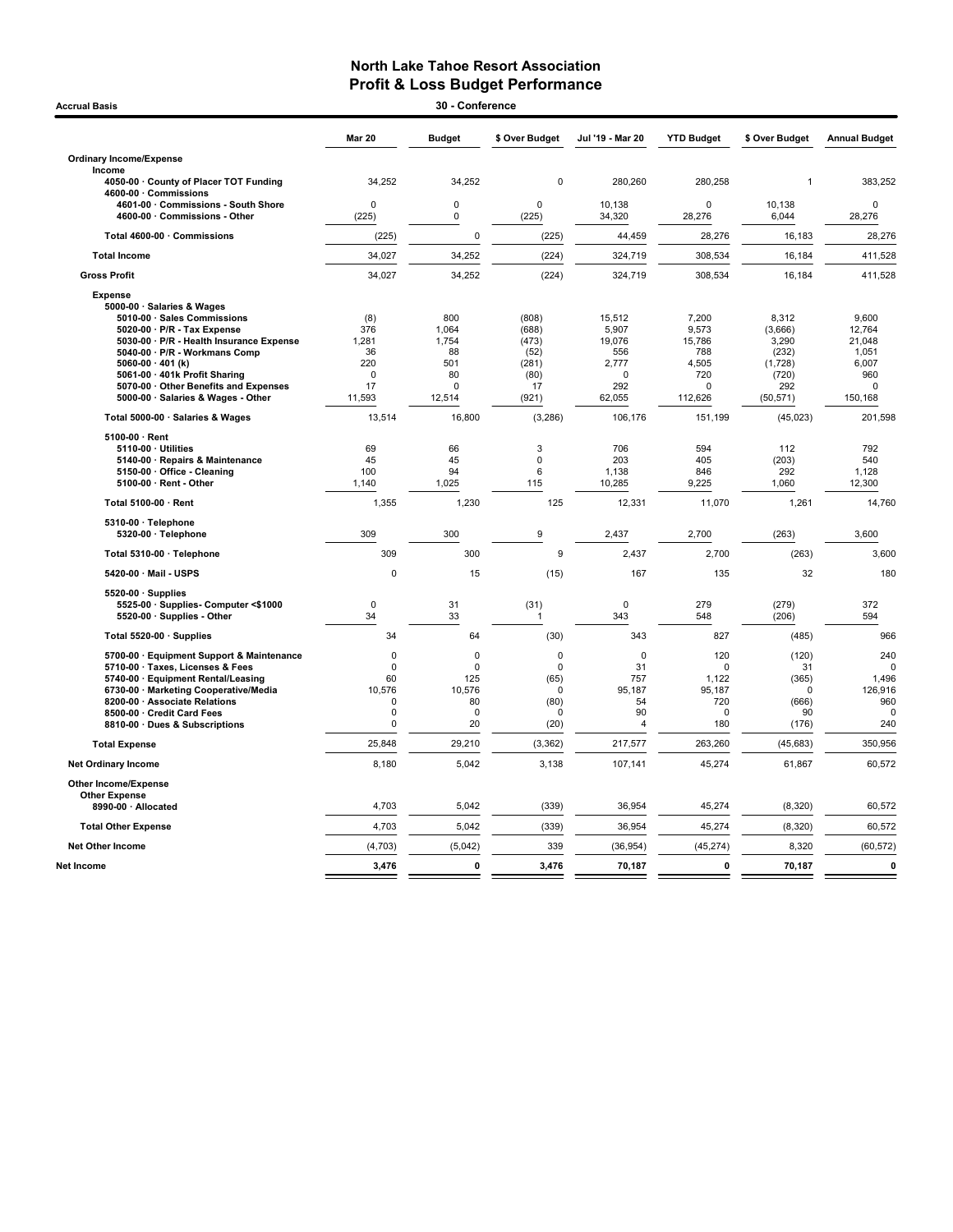Mar 20 Budget \$ Over Budget Jul '19 - Mar 20 YTD Budget \$ Over Budget Annual Budget Ordinary Income/Expense Income 4050-00 · County of Placer TOT Funding 2000 133,712 33,711 3300,138 300,138 300,136 300,136 398,306 46000 · Merchandise Sales 4502-00 · Non-Retail VIC income 2,464 400 2,064 9,867 3,600 6,267 4,800 46000 · Merchandise Sales - Other 468 5,500 (5,032) 73,746 76,600 (2,854) 108,100 Total 46000 · Merchandise Sales 2,932 5,900 (2,968) 83,613 80,200 3,413 112,900 Total Income 36,644 39,611 (2,967) 383,751 380,336 3,415 511,206 Gross Profit 36,644 39,611 (2,967) 383,751 380,336 3,415 511,206 Expense 5000-00 · Salaries & Wages 5020-00 · P/R - Tax Expense 936 1,372 (436) 12,032 13,030 (998) 17,362 5030-00 · P/R - Health Insurance Expense 1,810 2,225 (415) 15,781 20,025 (4,244) 26,700 5040-00 · P/R - Workmans Comp 333 630 (297) 4,383 5,982 (1,599) 7,856 5060-00 · 401 (k) 383 560 (177) 4,708 5,318 (610) 6,984 5070-00 · Other Benefits and Expenses 69 80 (11) 385 720 (335) 960 5000-00 · Salaries & Wages - Other 12,710 14,000 (1,290) 129,645 132,950 (3,305) 174,600 Total 5000-00 · Salaries & Wages **16,241** 18,867 (2,626) 166,933 178,025 (11,092) 234,462 5100-00 · Rent 5110-00 · Utilities 505 600 (95) 4,126 5,800 (1,674) 7,600 5140-00 · Repairs & Maintenance 257 1,000 (744) 2,174 9,000 (6,826) 12,000 5150-00 · Office - Cleaning 20 50 (30) 228 900 (672) 2,500 5100-00 · Rent - Other 6,501 6,500 1 58,509 58,500 9 78,800 Total 5100-00 · Rent 7,282 8,150 (868) 65,038 74,200 (9,162) 100,900 5310-00 · Telephone 5320-00 · Telephone 242 242 0 2,072 2,178 (106) 2,904 Total 5310-00 · Telephone 242 242 0 2,072 2,178 (106) 2,904 5420-00 · Mail - USPS 0 50 (50) 117 450 (333) 600 5520-00 · Supplies 5525-00 · Supplies- Computer <\$1000 0 12 (12) 0 344 (344) 1,310 5520-00 · Supplies - Other 485 988 (503) 3,148 4,658 (1,510) 4,894 Total 5520-00 · Supplies 485 1,000 (515) 3,148 5,002 (1,854) 6,204 5610-00 · Depreciation 118 118 (0) 1,062 1,062 (0) 1,180 5700-00 · Equipment Support & Maintenance 0 100 (100) 41 900 (859) 1,200 5710-00 · Taxes, Licenses & Fees 0 0 0 20 155 (135) 155 5740-00 · Equipment Rental/Leasing 87 235 (148) 1,290 2,115 (825) 2,820 5800-00 · Training Seminars 0 0 0 0 2,000 (2,000) 3,000 5850-00 · Artist of Month - Commissions 641 360 281 9,927 3,240 6,687 4,320 6740-00 · Media/Collateral/Production 29 0 29 413 1,500 (1,087) 3,000 6740-00 · Must - Communissions - Communissions - Communistic Definition of the Communistic Definition of the Co<br>8742-00 · Non-NLT Co-Op Marketing Program - 200 - 1,000 (800) - 1,800 - 9,000 (7,200) 12,000 1,000 (7,200) 12 8100-00 · Cost of Goods Sold 51100 · Freight and Shipping Costs 13 20 (7) 885 920 (35) 1,190 52500 · Purchase Discounts (100) (101) 59900 · POS Inventory Adjustments 0 351 8100-00 · Cost of Goods Sold - Other 1,500 2,750 (1,250) 39,399 38,300 1,099 54,050 Total 8100-00 · Cost of Goods Sold 1,413 2,770 (1,357) 40,535 39,220 1,315 55,240 8200-00 · Associate Relations 0 58 (58) 176 522 (346) 696 8500-00 · Credit Card Fees 88 207 (119) 3,008 2,809 199 3,954 8**700-00 · Automobile Expenses 36 100 (64) 344 800 (456) 950** 8750-00 · Meals/Meetings 0 65 (65) 214 585 (371) 780 8810-00 · Dues & Subscriptions 0 0 0 55 100 (45) 100 8910-00 · Travel 0 0 0 0 0 0 1,500 Total Expense 26,862 33,322 (6,460) 296,193 323,863 (27,670) 435,965 Net Ordinary Income 9,782 6,289 3,493 87,558 56,473 31,085 75,241 Other Income/Expense Other Expense<br>8990-00 : Allocated 8990-00 · Allocated 5,867 6,290 (423) 46,098 56,476 (10,379) 75,243 Total Other Expense 5,867 6,290 (423) 46,098 56,476 (10,379) 75,243 Net Other Income (5,867) (6,290) 423 (46,098) (56,476) 10,379 (75,243) Accrual Basis 42 - Visitor Center

Net Income 3,915 (1) 3,916 41,460 (3) 41,463 (2)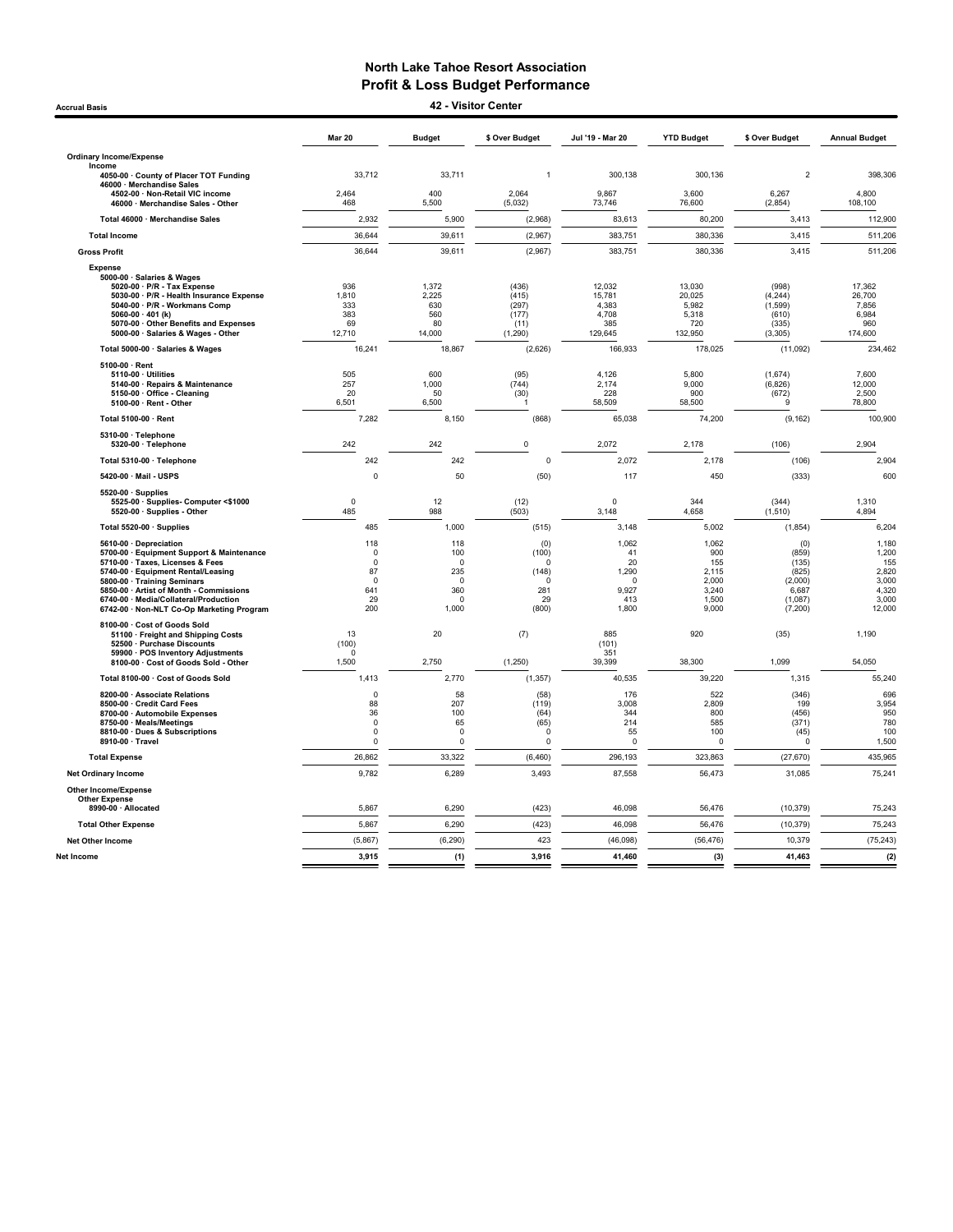**Accrual Basis** 

|                                                                                                                                                                                                         | <b>Mar 20</b>                                                | <b>Budget</b>             | \$ Over Bu                         | Jul '19 - M                                         | <b>YTD Budget</b>               | \$ Over Bu                                 | Annual Bu                           |
|---------------------------------------------------------------------------------------------------------------------------------------------------------------------------------------------------------|--------------------------------------------------------------|---------------------------|------------------------------------|-----------------------------------------------------|---------------------------------|--------------------------------------------|-------------------------------------|
| <b>Ordinary Income/Expense</b>                                                                                                                                                                          |                                                              |                           |                                    |                                                     |                                 |                                            |                                     |
| Income<br>4050-00 · County of Placer TOT Funding                                                                                                                                                        | 1,723                                                        | 1,723                     | (0)                                | 83,695                                              | 83,694                          | $\mathbf{1}$                               | 88,866                              |
| <b>Total Income</b>                                                                                                                                                                                     | 1,723                                                        | 1,723                     | (0)                                | 83,695                                              | 83,694                          | $\mathbf{1}$                               | 88,866                              |
| <b>Gross Profit</b>                                                                                                                                                                                     | 1,723                                                        | 1,723                     | (0)                                | 83,695                                              | 83,694                          | $\mathbf{1}$                               | 88,866                              |
| <b>Expense</b>                                                                                                                                                                                          |                                                              |                           |                                    |                                                     |                                 |                                            |                                     |
| 5000-00 · Salaries & Wages<br>5020-00 · P/R - Tax Expense<br>5030-00 · P/R - Health Insurance Expense<br>5040-00 · P/R - Workmans Comp<br>5060-00 $\cdot$ 401 (k)<br>5000-00 · Salaries & Wages - Other | 50<br>$\Omega$<br>$\overline{\mathbf{4}}$<br>$\Omega$<br>824 | 33<br>4<br>4<br>23<br>567 | 17<br>(4)<br>(1)<br>(23)<br>257    | 135<br>0<br>8<br>$\Omega$<br>1,771                  | 297<br>36<br>36<br>207<br>5,103 | (162)<br>(36)<br>(28)<br>(207)<br>(3, 332) | 396<br>48<br>48<br>276<br>6,804     |
| Total 5000-00 · Salaries & Wages                                                                                                                                                                        | 877                                                          | 631                       | 246                                | 1,914                                               | 5,679                           | (3,765)                                    | 7,572                               |
| 5100-00 · Rent<br>5110-00 · Utilities<br>5140-00 · Repairs & Maintenance<br>5150-00 · Office - Cleaning<br>5100-00 · Rent - Other                                                                       | 0<br>0<br>0<br>0                                             | 0<br>0<br>0<br>0          | $\mathbf 0$<br>0<br>0<br>$\pmb{0}$ | $\pmb{0}$<br>$\Omega$<br>$\mathbf 0$<br>$\mathbf 0$ | 36<br>6<br>41<br>504            | (36)<br>(6)<br>(41)<br>(504)               | 36<br>6<br>41<br>504                |
| Total 5100-00 · Rent                                                                                                                                                                                    | $\mathbf 0$                                                  | 0                         | $\mathbf 0$                        | $\mathbf 0$                                         | 587                             | (587)                                      | 587                                 |
| 5310-00 · Telephone<br>5320-00 · Telephone                                                                                                                                                              | 0                                                            | 0                         | $\mathbf 0$                        | 3                                                   | 230                             | (228)                                      | 230                                 |
| Total 5310-00 · Telephone                                                                                                                                                                               | $\mathbf 0$                                                  | $\mathbf 0$               | $\Omega$                           | 3                                                   | 230                             | (228)                                      | 230                                 |
| 5420-00 · Mail - USPS                                                                                                                                                                                   | $\mathbf 0$                                                  | $\mathbf 0$               | 0                                  | $\mathbf 0$                                         | 18                              | (18)                                       | 18                                  |
| 5510-00 · Insurance/Bonding                                                                                                                                                                             | $\Omega$                                                     | $\Omega$                  | $\Omega$                           | $\Omega$                                            | 64                              | (64)                                       | 64                                  |
| $5520-00 \cdot$ Supplies<br>5525-00 · Supplies- Computer <\$1000<br>5520-00 · Supplies - Other                                                                                                          | $\mathbf 0$<br>4,959                                         | 0<br>0                    | $\mathbf{0}$<br>4,959              | $\mathbf 0$<br>19,300                               | 1.560<br>10,510                 | (1,560)<br>8,790                           | 1,560<br>10,510                     |
| Total 5520-00 · Supplies                                                                                                                                                                                | 4,959                                                        | 0                         | 4,959                              | 19,300                                              | 12,070                          | 7,230                                      | 12,070                              |
| 5740-00 · Equipment Rental/Leasing                                                                                                                                                                      | $\mathbf 0$                                                  | 0                         | 0                                  | 0                                                   | 216                             | (216)                                      | 216                                 |
| 5900-00 · Professional Fees<br>5910-00 · Professional Fees - Attorneys<br>5921-00 · Professional Fees - Other                                                                                           | $\Omega$<br>17,400                                           | 0<br>0                    | $\mathbf{0}$<br>17,400             | 1,720<br>91,497                                     | $\Omega$<br>55,000              | 1,720<br>36,497                            | $\Omega$<br>55,000                  |
| Total 5900-00 · Professional Fees                                                                                                                                                                       | 17,400                                                       | 0                         | 17,400                             | 93,217                                              | 55,000                          | 38,217                                     | 55,000                              |
| 8700-00 · Automobile Expenses<br>8750-00 · Meals/Meetings<br>8810-00 · Dues & Subscriptions                                                                                                             | $\mathbf 0$<br>0<br>0                                        |                           |                                    | 4<br>1<br>4                                         | 25<br>$\overline{4}$<br>0       | (21)<br>(3)<br>4                           | 25<br>$\overline{4}$<br>$\mathbf 0$ |
| <b>Total Expense</b>                                                                                                                                                                                    | 23,236                                                       | 631                       | 22,605                             | 114,442                                             | 73,893                          | 40,549                                     | 75,786                              |
| <b>Net Ordinary Income</b>                                                                                                                                                                              | (21, 513)                                                    | 1,092                     | (22, 605)                          | (30, 747)                                           | 9,801                           | (40, 548)                                  | 13,080                              |
| <b>Other Income/Expense</b><br><b>Other Expense</b>                                                                                                                                                     |                                                              |                           |                                    |                                                     |                                 |                                            |                                     |
| 8990-00 · Allocated                                                                                                                                                                                     | 1,018                                                        | 1,092                     | (74)                               | 8,000                                               | 9,801                           | (1,801)                                    | 13,080                              |
| <b>Total Other Expense</b>                                                                                                                                                                              | 1,018                                                        | 1,092                     | (74)                               | 8,000                                               | 9,801                           | (1,801)                                    | 13,080                              |
| <b>Net Other Income</b>                                                                                                                                                                                 | (1,018)                                                      | (1,092)                   | 74                                 | (8,000)                                             | (9,801)                         | 1,801                                      | (13,080)                            |
| Net Income                                                                                                                                                                                              | (22, 532)                                                    | 0                         | (22, 532)                          | (38, 747)                                           | 0                               | (38, 747)                                  | $\bf{0}$                            |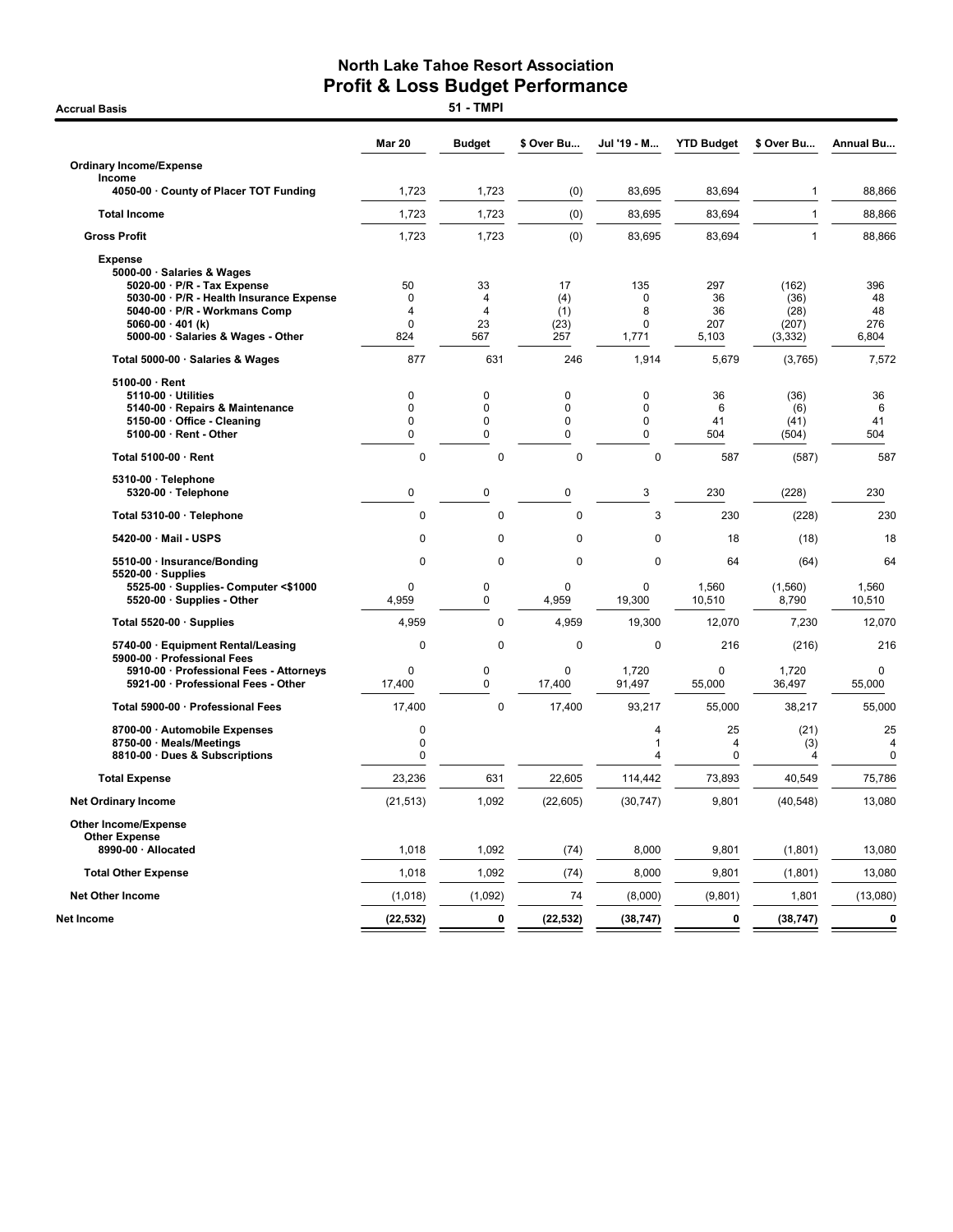| <b>Accrual Basis</b>                                                                                                                                                                                                                                               | 60 - Membership                                   |                                           |                                              |                                                   |                                                    |                                                     |                                                     |
|--------------------------------------------------------------------------------------------------------------------------------------------------------------------------------------------------------------------------------------------------------------------|---------------------------------------------------|-------------------------------------------|----------------------------------------------|---------------------------------------------------|----------------------------------------------------|-----------------------------------------------------|-----------------------------------------------------|
|                                                                                                                                                                                                                                                                    | <b>Mar 20</b>                                     | <b>Budget</b>                             | \$ Over Budget                               | Jul '19 - Mar 20                                  | <b>YTD Budget</b>                                  | \$ Over Budget                                      | <b>Annual Budget</b>                                |
| <b>Ordinary Income/Expense</b>                                                                                                                                                                                                                                     |                                                   |                                           |                                              |                                                   |                                                    |                                                     |                                                     |
| Income<br>4200-00 · Membership Dues Revenue<br>4250-00 · Revenues-Membership Activities<br>4250-01 · Community Awards                                                                                                                                              | 11,321                                            | 10,833                                    | 488                                          | 101,115                                           | 97,500                                             | 3,615                                               | 130,000                                             |
| 4250-04 · Silent Auction<br>4250-05 · Sponsorships<br>4250-01 · Community Awards - Other                                                                                                                                                                           | 0<br>1,405<br>0                                   | 0<br>0<br>0                               | 0<br>1,405<br>0                              | 0<br>1,405<br>0                                   | 0<br>0<br>0                                        | 0<br>1,405<br>0                                     | 17,000<br>17,000<br>16,000                          |
| Total 4250-01 · Community Awards                                                                                                                                                                                                                                   | 1,405                                             | $\mathbf 0$                               | 1,405                                        | 1,405                                             | 0                                                  | 1,405                                               | 50,000                                              |
| 4250-02 · Chamber Events<br>4250-03 · Summer/Winter Rec Luncheon<br>4251-00 · Tues AM Breakfast Club                                                                                                                                                               | 0<br>0                                            | 1,300                                     | (1,300)                                      | 0<br>$\Omega$                                     | 2,500<br>2,700                                     | (2,500)<br>(2,700)                                  | 2,500<br>2,700                                      |
| 4251-01 · Tues AM Breakfast Club Sponsors<br>4251-00 · Tues AM Breakfast Club - Other                                                                                                                                                                              | 0<br>375                                          | 0<br>636                                  | $\mathbf 0$<br>(261)                         | 3,325<br>4,380                                    | 3,000<br>5,091                                     | 325<br>(711)                                        | 3,000<br>7,000                                      |
| Total 4251-00 · Tues AM Breakfast Club                                                                                                                                                                                                                             | 375                                               | 636                                       | (261)                                        | 7,705                                             | 8,091                                              | (386)                                               | 10,000                                              |
| 4250-00 · Revenues-Membership Activities - Other                                                                                                                                                                                                                   | 430                                               | 100                                       | 330                                          | 7,806                                             | 3,400                                              | 4,406                                               | 4,000                                               |
| Total 4250-00 · Revenues-Membership Activities                                                                                                                                                                                                                     | 2,210                                             | 2,036                                     | 174                                          | 16,916                                            | 16,691                                             | 225                                                 | 69,200                                              |
| <b>Total Income</b>                                                                                                                                                                                                                                                | 13,531                                            | 12,870                                    | 662                                          | 118,031                                           | 114,191                                            | 3,840                                               | 199,200                                             |
| <b>Gross Profit</b>                                                                                                                                                                                                                                                | 13,531                                            | 12,870                                    | 662                                          | 118,031                                           | 114,191                                            | 3,840                                               | 199,200                                             |
| <b>Expense</b><br>5000-00 · Salaries & Wages<br>5000-01 · In-Market Administration<br>5020-00 · P/R - Tax Expense<br>5030-00 · P/R - Health Insurance Expense<br>5040-00 · P/R - Workmans Comp<br>5060-00 $\cdot$ 401 (k)<br>5070-00 · Other Benefits and Expenses | (1, 375)<br>291<br>914<br>26<br>35<br>13<br>5,052 | (1, 375)<br>434<br>849<br>44<br>253<br>13 | 0<br>(143)<br>65<br>(18)<br>(218)<br>(1)     | (12, 375)<br>4,175<br>6,398<br>294<br>2,129<br>81 | (12, 375)<br>3,908<br>7,641<br>399<br>2,279<br>120 | 0<br>267<br>(1,243)<br>(105)<br>(149)<br>(39)       | (16, 500)<br>5,211<br>10,188<br>532<br>3,038<br>160 |
| 5000-00 · Salaries & Wages - Other                                                                                                                                                                                                                                 |                                                   | 6,329                                     | (1, 277)                                     | 39,253                                            | 56,961                                             | (17, 708)                                           | 75,948                                              |
| Total 5000-00 · Salaries & Wages                                                                                                                                                                                                                                   | 4,956                                             | 6,548                                     | (1, 592)                                     | 39,956                                            | 58,933                                             | (18, 976)                                           | 78,577                                              |
| $5100-00 \cdot$ Rent<br>5110-00 · Utilities<br>5140-00 · Repairs & Maintenance<br>5150-00 · Office - Cleaning<br>5100-00 · Rent - Other                                                                                                                            | 33<br>21<br>48<br>635                             | 36<br>44<br>98<br>497                     | (3)<br>(22)<br>(51)<br>138                   | 335<br>96<br>541<br>5,722                         | 323<br>394<br>883<br>4,474                         | 13<br>(298)<br>(342)<br>1,249                       | 430<br>525<br>1,177<br>5,965                        |
| Total 5100-00 · Rent                                                                                                                                                                                                                                               | 737                                               | 675                                       | 62                                           | 6,695                                             | 6,073                                              | 622                                                 | 8,097                                               |
| $5310-00 \cdot$ Telephone<br>5320-00 · Telephone                                                                                                                                                                                                                   | 139                                               | 150                                       | (11)                                         | 1,067                                             | 1,350                                              | (283)                                               | 1,800                                               |
| Total 5310-00 · Telephone                                                                                                                                                                                                                                          | 139                                               | 150                                       | (11)                                         | 1,067                                             | 1,350                                              | (283)                                               | 1,800                                               |
| 5420-00 Mail - USPS                                                                                                                                                                                                                                                | 0                                                 | 8                                         | (8)                                          | 79                                                | 75                                                 | 4                                                   | 100                                                 |
| $5520-00 \cdot$ Supplies<br>5525-00 · Supplies Computer <\$1000<br>5520-00 · Supplies - Other                                                                                                                                                                      | 0<br>16                                           | 42<br>83                                  | (42)<br>(67)                                 | 0<br>227                                          | 375<br>750                                         | (375)<br>(523)                                      | 500<br>1,000                                        |
| Total 5520-00 · Supplies                                                                                                                                                                                                                                           | 16                                                | 125                                       | (109)                                        | 227                                               | 1,125                                              | (898)                                               | 1,500                                               |
| 5610-00 Depreciation<br>5700-00 · Equipment Support & Maintenance<br>5710-00 · Taxes, Licenses & Fees<br>5740-00 · Equipment Rental/Leasing<br>5800-00 · Training Seminars<br>5900-00 · Professional Fees<br>5921-00 · Professional Fees - Other                   | 0<br>0<br>$\pmb{0}$<br>64<br>$\mathbf 0$<br>0     | 8<br>56<br>17<br>225<br>21<br>83          | (8)<br>(56)<br>(17)<br>(161)<br>(21)<br>(83) | 0<br>$\pmb{0}$<br>14<br>979<br>$\Omega$<br>0      | 72<br>504<br>150<br>2,025<br>187<br>750            | (72)<br>(504)<br>(136)<br>(1,046)<br>(187)<br>(750) | 96<br>672<br>200<br>2,700<br>250<br>1,000           |
| Total 5900-00 · Professional Fees                                                                                                                                                                                                                                  | $\mathbf 0$                                       | 83                                        | (83)                                         | $\mathbf 0$                                       | 750                                                | (750)                                               | 1,000                                               |
| 6423-00 · Membership Activities                                                                                                                                                                                                                                    |                                                   |                                           |                                              |                                                   |                                                    |                                                     |                                                     |
| 6434-00 Community Awards Dinner<br>6436-00 · Membership - Wnt/Sum Rec Lunch<br>6437-00 · Tuesday Morning Breakfast Club<br>6442-00 · Public Relations/Website<br>6423-00 · Membership Activities - Other                                                           | (19, 925)<br>0<br>0<br>381<br>115                 | 0<br>0<br>545<br>417<br>2,500             | (19, 925)<br>0<br>(545)<br>(36)<br>(2, 385)  | 1,215<br>633<br>2,724<br>4,179<br>1,894           | 0<br>3,500<br>4,364<br>3,750<br>6,950              | 1,215<br>(2,867)<br>(1,640)<br>429<br>(5,056)       | 27,500<br>5,000<br>6,000<br>5,000<br>8,500          |
| Total 6423-00 · Membership Activities                                                                                                                                                                                                                              | (19, 428)                                         | 3,462                                     | (22, 891)                                    | 10,645                                            | 18,564                                             | (7, 919)                                            | 52,000                                              |
| 6742-00 · Non-NLT Co-Op Marketing Program                                                                                                                                                                                                                          | 0                                                 |                                           |                                              | 2,350                                             |                                                    |                                                     |                                                     |
| 8200-00 · Associate Relations<br>8500-00 Credit Card Fees<br>8700-00 · Automobile Expenses<br>8750-00 · Meals/Meetings<br>8810-00 · Dues & Subscriptions<br>8920-00 · Bad Debt                                                                                     | $\mathbf 0$<br>58<br>8<br>0<br>0<br>300           | 25<br>182<br>63<br>83<br>46<br>0          | (25)<br>(124)<br>(54)<br>(83)<br>(46)<br>300 | 190<br>1,245<br>262<br>345<br>74<br>3,199         | 225<br>1,636<br>563<br>750<br>412<br>0             | (35)<br>(391)<br>(301)<br>(405)<br>(339)<br>3,199   | 300<br>3,500<br>750<br>1,000<br>550<br>0            |
| <b>Total Expense</b>                                                                                                                                                                                                                                               | (13, 150)                                         | 11,777                                    | (24, 927)                                    | 67,327                                            | 93,394                                             | (26,067)                                            | 153,092                                             |
| <b>Net Ordinary Income</b>                                                                                                                                                                                                                                         | 26,681                                            | 1,093                                     | 25,588                                       | 50,704                                            | 20,797                                             | 29,907                                              | 46,108                                              |

Other Income/Expense Other Expense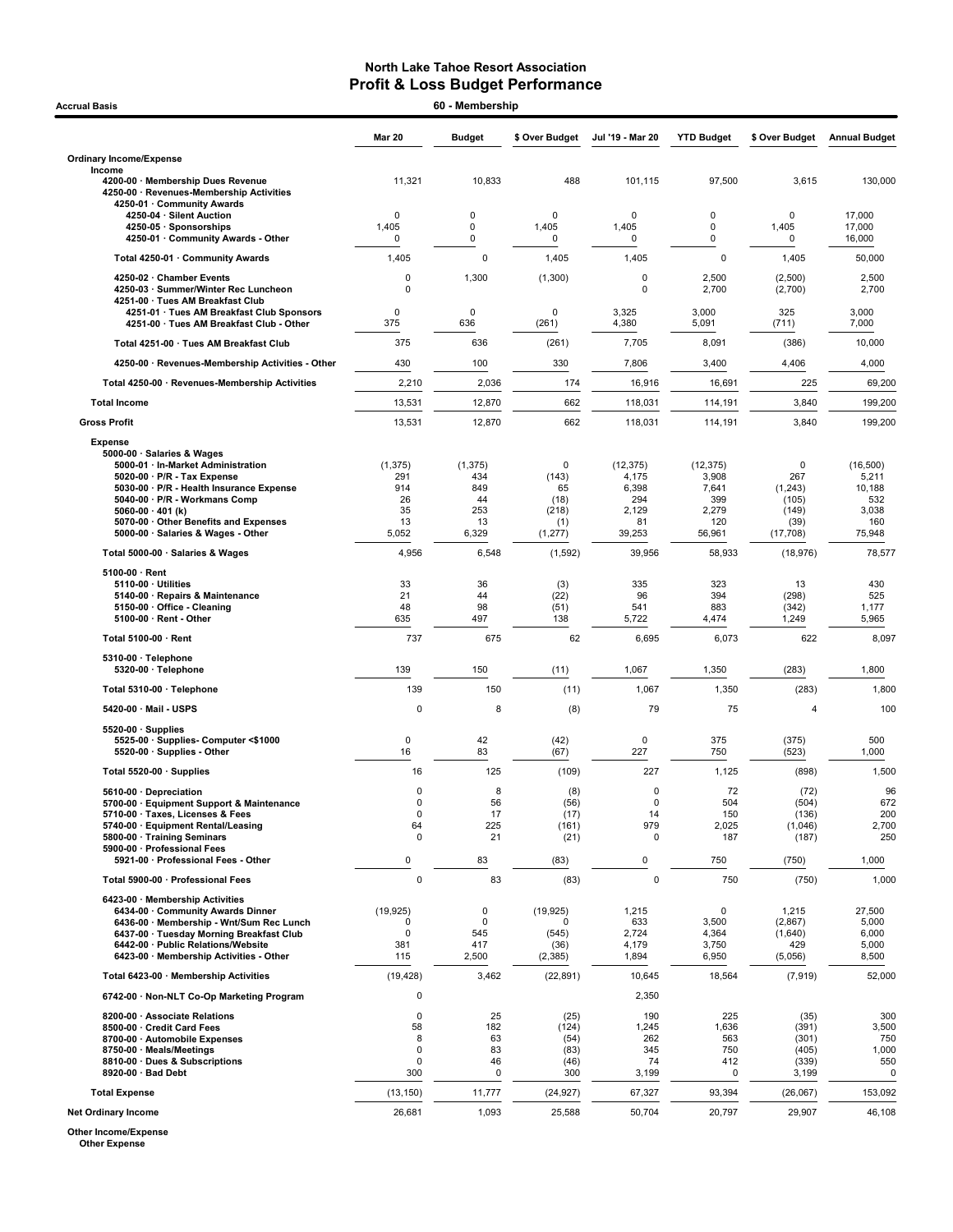| <b>Accrual Basis</b>       |               | 60 - Membership |                |                  |                   |                |                      |
|----------------------------|---------------|-----------------|----------------|------------------|-------------------|----------------|----------------------|
|                            | <b>Mar 20</b> | <b>Budget</b>   | \$ Over Budget | Jul '19 - Mar 20 | <b>YTD Budget</b> | \$ Over Budget | <b>Annual Budget</b> |
| 8990-00 · Allocated        | 2,037         | 2,183           | (146)          | 16,001           | 19,605            | (3,604)        | 26,107               |
| <b>Total Other Expense</b> | 2.037         | 2.183           | (146)          | 16.001           | 19,605            | (3,604)        | 26,107               |
| <b>Net Other Income</b>    | (2,037)       | (2, 183)        | 146            | (16,001)         | (19,605)          | 3,604          | (26, 107)            |
| Net Income                 | 24,645        | (1,090)         | 25,735         | 34.703           | 1,192             | 33.511         | 20,001               |